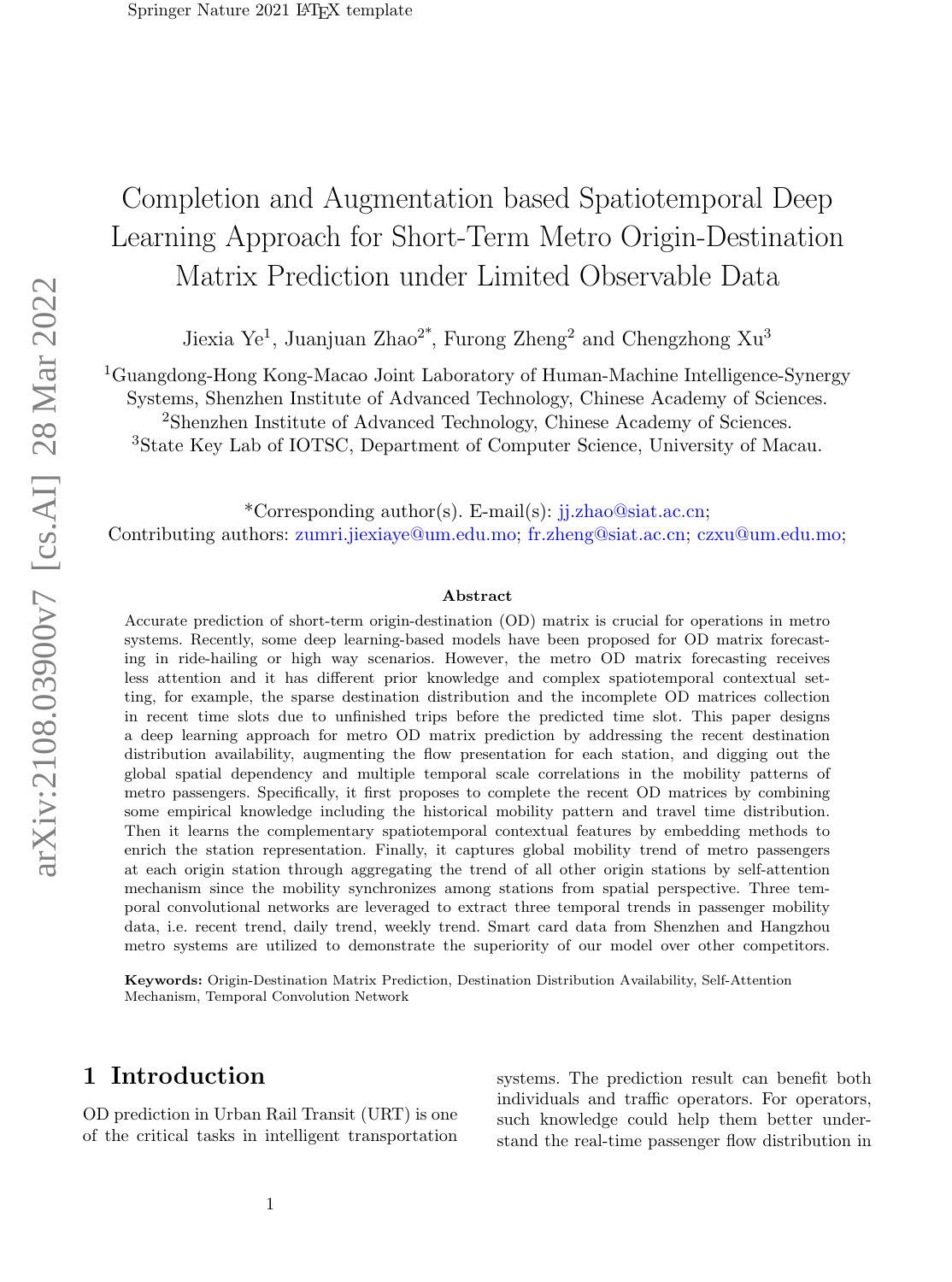whole subway network, thus supporting decisions on network management tasks, such as congestion control and traffic resources deployment. For individuals, OD prediction can provide more accurate suggestions for them to arrange their route plannings, thus improving travel experience. However, the short-term OD flow prediction in metro systems confronts some important challenges as follows:

Flow Distribution Sparsity. Passenger flow prediction at OD pair level is much larger in scale than that at station level. Take Shenzhen subway with 118 stations for example, only 118 elements need to be predicted if we want to forecast the passenger flow at station level while there are 13,924 (i.e. the square number of 118) predicted elements in OD matrix prediction. The high data dimensionality comes with sparsity. The limited inflow/outflow of each station disperses across the whole network, leading to sparse passenger flow distribution, i.e. many OD pairs with small or even zero values. According to statistics, nearly half of OD pairs in Shenzhen metro dataset have lower than 4 passengers at half-an-hour time granularity, usually attributed to randomly generated trips which significantly decrease the regularity of OD flows. The sparse destination distribution largely increases the difficulty to predict the OD flows accurately.

Incomplete Recent Destination Distribution. Most of the existing OD prediction methods are based on the premise that the complete traffic data can be obtained in time. For instance, the rail-hailing OD matrices at previous steps can be obtained for prediction. However, the metro OD matrices at latest several time slots, namely recent OD matrices, are likely to be collected partially and thus incomplete before the predicted time slot. For any passenger trip, there is a time gap between the entrance and exit of the subway stations. For passengers entering the origin station during a past time slot, it's likely that part of them reach their destinations before the predicted time slot and the remainder finish their journeys after the target time slot. Therefore, destination distributions collected in recent time slots are likely to be incomplete and the accurate real-time passenger movement information is unavailable.

Multiple Temporal Dependency and Global Dynamic Spatial Correlation. Given a station, the passenger mobility is not only related

to its own past distributions which contain various temporal trends (e.g recent trend, daily trend, weekly trend), but also depends on other stations, showing global spatial dependency. For example, the passenger flows might be abnormally large during an unpredictable event. For any station, the abnormally increasing passenger flow may be regarded as a purely random phenomenon. However, if aggregating the flows of multiple stations, the abnormal passenger mobility pattern comes to the surface, which is difficult to discover from the view of a single station. Purely random fluctuation of OD flow in one station might not have great impact on future prediction, while the abnormal passenger flow in a global scale might last for a long period. We can call this phenomenon as mobility synchronization, which is useful for predicting future passenger mobility of each station more accurately. Note that the correlations among stations are nonlinear and time-evolving, increasing the prediction difficulty.

Traditional methods in OD metro prediction, e.g. least-square [\[1\]](#page-14-0), matrix factorization [\[2–](#page-14-1)[4\]](#page-15-0), probabilistic model [\[5\]](#page-15-1) and so on [\[6\]](#page-15-2), fail to model the complex spatiotemporal dependency in OD flows. In recent years, some researches tried to predict OD Matrix based on various deep neural network architectures [\[7–](#page-15-3)[12\]](#page-15-4). Some utilized recurrent neural networks, e.g. LSTM [\[7,](#page-15-3) [8,](#page-15-5) [10,](#page-15-6) [12\]](#page-15-4) to learn the temporal dependencies and leveraged CNN [\[9,](#page-15-7) [11\]](#page-15-8) and their variants to extract the spatial dependencies in traffic networks. However, these approaches don't focus on capture the dynamic spatial dependency in metro OD flow from a global perspective, which is valuable for improving the prediction accuracy. In addition, many of them are limited about dealing with the incomplete OD matrices at last several time slots. Only the recent inflow is incorporated into the model [\[11\]](#page-15-8) or only some of the OD values in recent OD matrix are utilized resulting in a sparse input [\[2\]](#page-14-1). [\[8\]](#page-15-5) utilized both station entry demand and partially OD flow but simply by a fully connected layer which can't fully investigated the mobility information in the available data. As to the sparse flow distribution problem, most of the work above didn't pay attention to it except that [\[11\]](#page-15-8) proposed to solve it by only focusing on the large OD values and ignoring the small ones which might not meet the demand of accurate flow control. To sum up,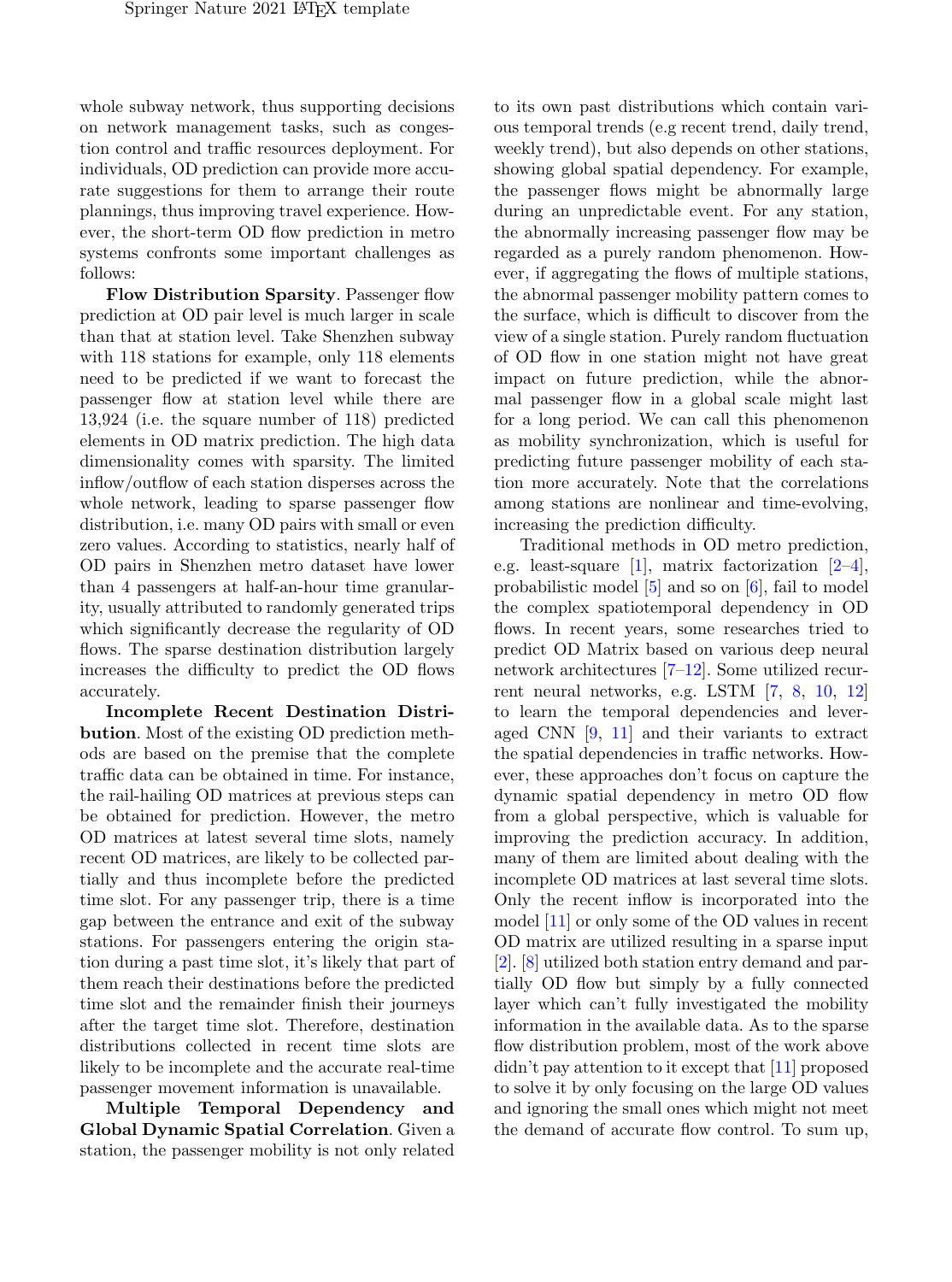none of the work tackled the challenges mentioned in this paper sufficiently.

In order to deal with the aforementioned challenges of metro OD Matrix prediction, we propose a novel model, called  $Completion$  Augmentation based Self-Attention Temporal Convolutional Network (i.e. CA-SATCN). First, a fusion gate mechanism is designed to adaptively estimate the unobservable part of Recent OD Matrices based on two kinds of moving pattern information, i.e. historical stable passenger mobility trend and latest dynamic passenger mobility trend, from various available data (e.g. inflow, incomplete recent OD matrices, historical destination distribution ratio and statistical travel time distribution). Then, we augment the sparse flow distribution with compact destination distribution and spatiotemporal context (e.g. geographical position, region function) by leveraging appropriate embedding methods, e.g. LINE and Latent Dirichlet Allocation (LDA). Finally, the augmented flow distribution is fed into a variant of self-attention mechanism to produce a global high-level representation of passenger moving pattern for each station through aggregating the mobility trends of all other stations weighted by their dynamic spatial correlations. From these high-level features, three matrices sequences are constructed on different time scales and fed into different Temporal Convolution Networks (TCNs) to extract various temporal trends (i.e. recent trend, daily trend, weekly trend) for prediction. Overall, the main contributions of our paper are as follows:

- We novelly reconstruct the Recent OD Matrices by designing a fusion gate mechanism to combine the historical stable passenger mobility trend and latest dynamic passenger mobility trend from observable data including inflow, partially available recent OD matrices, historical destination distribution ratio and statistical travel time distribution.
- To alleviate the flow distribution sparsity problem, we utilize a series of strategies to learn a dense high-level representation for each station by compacting its destination distribution and complementing it with spatiotemporal context. For example, graph embedding model LINE and document topic model LDA are leveraged to learn spatial context for each station.
- A variant of self-attention mechanism is designed to model the dynamic and global spatial dependency in passenger mobility pattern, based on which three TCNs are proposed to capture temporal trends from different perspectives (i.e. recent trend, daily trend, weekly trend) in metro OD flow sufficiently.
- Extensive experiments on two real-world metro datasets demonstrate the superiority of our model.

# <span id="page-2-0"></span>2 Preliminary

In order to facilitate our discussion, we first introduce some basic definitions and then formulate the problem formally.

**Definition 1** (Time Slot). We evenly partition each day by a given time granularity  $\delta$  into K time slots.

**Definition 2** ( $Inflow$ ). The number of passengers entering station  $i$  during time slot  $t$  is defined as the station inflow, denoted as  $in_t^i$ . Suppose there are N metro stations in a subway system, the inflow of the subway network at  $t$  is denoted as  $IN_t = [in_t^1, \cdots, in_t^N] \in \mathbb{R}^N$ .

Definition 3 (Finished/Delayed Inflow). The inflow of station  $i$  at an input time slot  $t$  can be divided into two parts according to the predicted time slot  $t'$ , i.e. Finished Inflow and Delayed Inflow. The former is defined as the number of passengers finishing their trips before the predicted time slot, denoted as  $in_{t,t'}^{i,f}$ . The latter is defined as the remainder finishing their journeys during or after the predicted time slot , denoted as  $in_{t,t'}^{i,d}$ . Note that  $in_t^i = in_{t,t'}^{i,f} + in_{t,t'}^{i,d}$ . The Finished Inflow and Delayed Inflow of the subway are denoted as  $IN_{t,t'}^f = [in_{t,t'}^{1,f}, \cdots, in_{t,t'}^{N,f}] \in \mathbb{R}^N$  and  $IN_{t,t'}^d = [in_{t,t'}^{1,d}, \cdots, in_{t,t'}^{N,d}] \in \mathbb{R}^N$  respectively.

**Definition 4** (DVector). The destination distribution of passengers entering an origin station i at a time slot  $t$  is defined as its  $DVector$ , denoted as  $E_t^i = [m_t^{i,1}, \cdots, m_t^{i,N}] \in \mathbb{R}^N$ , where  $\sum_{j=1}^{N} m_t^{i,j} = in_t^i$  and  $m_t^{i,j}$  is the number of passengers entering station  $i$  during time slot  $t$  and exiting at station j.

**Definition 5** (OD Matrix). The OD Matrix of a metro system at time slot  $t$  is composed of DVectors of all origin stations at  $t$ , denoted as  $M_t = [E_t^1, \cdots, E_t^N] = (m_t^{ij})_{N \times N}$ . The rows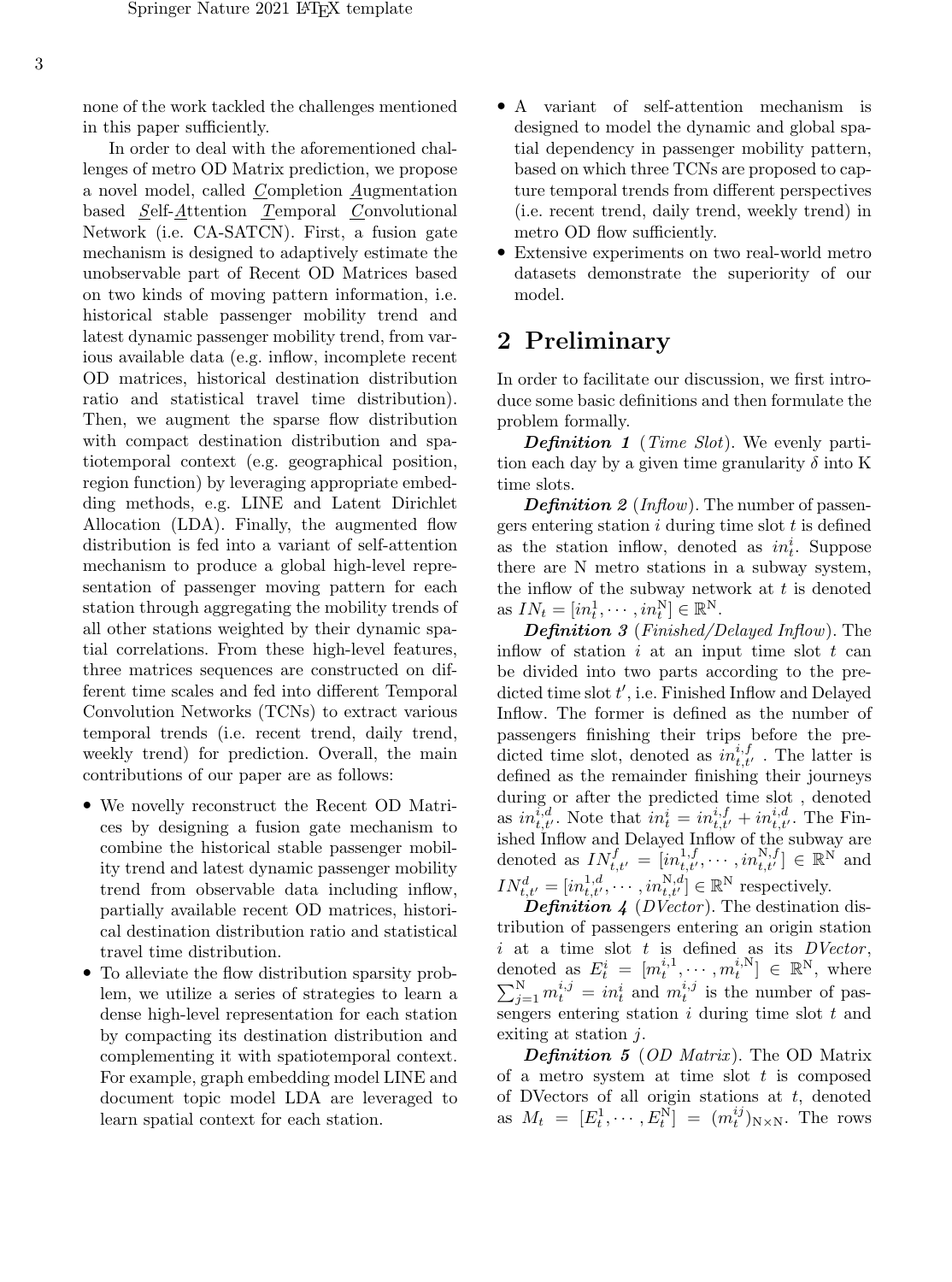and the columns of  $E_t$  represent the origins and destinations respectively.

**Definition 6** (Finished/Delayed OD Matrix). Similarly to the definition of Finished/Delayed Inflow, the OD Matrix at an input time slot  $t$  can be divided into two parts according to the predicted time slot  $t'$ , namely Finished OD Matrix and Delayed OD Matrix. Finished OD Matrix describes passengers entering subway during the input time slot and exiting the subway before the predicted time slot, denoted as  $M_{t,t'}^f \in \mathbb{R}^{N \times N}$ . Delayed OD Matrix describes passengers entering the subway during the input time slot and exiting the subway after or during the predicted time slot, denoted as  $M_{t,t'}^d \in \mathbb{R}^{N \times N}$ . Note that  $M^f_{t,t'} + M^d_{t,t'} = M_t.$ 

Definition 7 (Recent OD Matrices). The OD matrices at adjacent time slots next to predicted time slot are defined as Recent OD Matrices. As mentioned above, each Recent OD Matrix can be divided into Finished OD Matrix and Delayed OD Matrix according to the predicted time slot. Note that the recent Finished OD Matrix can be collected while the recent Delayed OD Matrix can not be observed before the predicted time slot. If the unobserved Delayed OD Matrix has non-zero elements, it refers that not all the passengers exit the subway before the predicted time slot. When they leave the subway is unknown and in such case the available Recent OD Matrix before the predicted time slot is incomplete.

Problem Formulation. The available OD data in metro scenario is the Finished OD Matrices at current day and historical OD matrices at previous days or weeks. In this paper, we take full advantage of both the inflow information and the available previous OD data to predict the OD Matrix at the predicted time slot. The problem can be formulated as follows:

$$
\hat{M}_{t'} = g([IN_{t'-1}, \dots, IN_{t'-P}], [M_{t'-1}^f, \dots, M_{t'-P}^f],
$$

$$
[M_{t_1}, \dots, M_{t_P}])
$$

$$
(1)
$$

where  $t'$  is the predicted time slot,  $\hat{M}_{t'}$  is the prediction at t'. g is the mapping function.  $[t' 1, \ldots, t' - P$  is the input time slot sequence at current day and  $[t_1, \ldots, t_P]$  is the input time slot sequence at previous days or weeks.

# 3 Methodology

In this section, we introduce CA-SATCN (as shown in Figure [2\)](#page-4-0), a general solution to forecast the next metro OD Matrix. Firstly, the recent OD matrices are estimated through merging historical stable passenger mobility information and latest dynamic passenger mobility information by a fusion gate mechanism. Then, we obtain a compact and dense representation of each station at each time slot by compacting its destination distribution at each time slot and enriching it with its spatiotemporal context learned by appropriate embedding approaches such as LINE and LDA. Based on the augmented representation, a variant of self-attention mechanism is designed to extract the dynamic spatial correlations globally for each station at each input step. Finally, three sequential representations at different time scales are fed into three temporal TCN-based components to learn temporal trends (i.e. recent rend, daily trend, weekly trend) for each station. The results of all the trends are fused to generate the predicted OD Matrix.

#### 3.1 Recent OD Matrices Completion

The Recent OD Matrices (as defined in section [2\)](#page-2-0) are likely to be incomplete due to various factors, e.g. time difference between input time slot and predicted time slot, passenger travel time among OD pairs. The closer the input time slot is to the predicted time slot, the more incomplete its OD Matrix is likely to be. In addition, the longer travel passenger time of an OD pair, the more incomplete its OD value is likely to be. To obtain more valuable real-time mobility information for prediction, this section proposes to reconstruct recent complete OD matrices by a gate mechanism from two perspectives, i.e. historical stable passenger mobility and latest dynamic passenger mobility, with the available historical destination distribution, inflow data and passenger travel time distribution data.

As mentioned in section [2,](#page-2-0) each Recent OD Matrix  $M_t$  is composed of the available Finished OD Matrix  $M_{t,t'}^f$  and unobserved Delayed OD Matrix  $M_{t,t'}^d$ . Further, the Delayed OD Matrix is the product of the available Delayed Inflow  $IN_{t,t'}^d$  and its corresponding destination distribution probability  $P_{t,t'}^d$ , namely Delayed Destination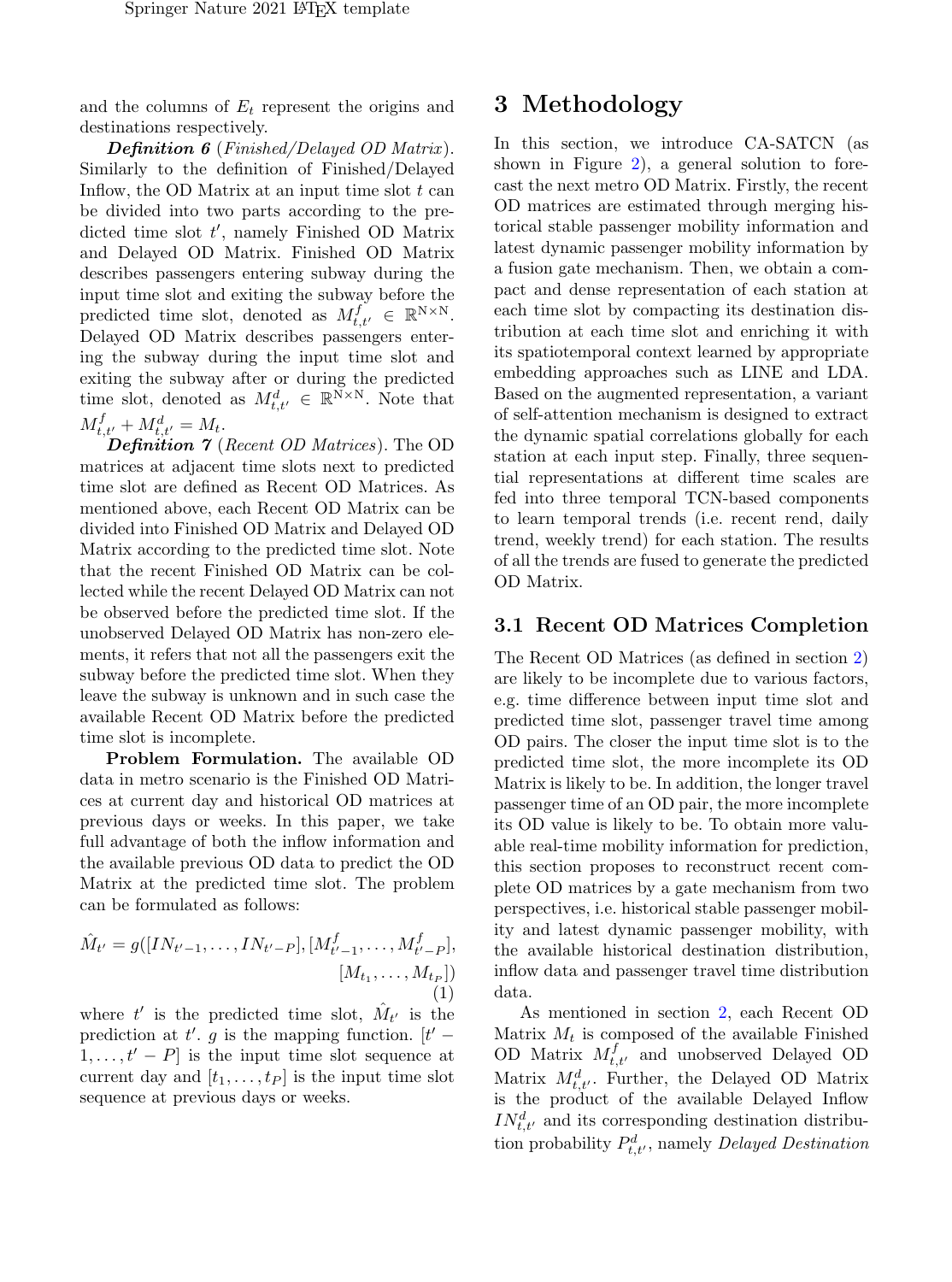

Fig. 1 The architecture of our model CA-SATCN. TCN refers to temporal convolution network. FC Linear refers to fully connected layer without activation function. FC Layer refers to fully connected layer with activation function.



<span id="page-4-0"></span>Fig. 2 A toy example of recent OD matrix estimation. Specifically, we estimate the partial observable recent OD matrix based on the historical stable passenger mobility trend and latest dynamic passenger mobility trend with available data like delayed inflow, finished OD matrix.

Distribution Ratio (short for DDR). Therefore, the complete Recent OD Matrix can be represented as follows:

<span id="page-4-1"></span>
$$
M_t = M_{t,t'}^f + M_{t,t'}^d = M_{t,t'}^f + IN_{t,t'}^d * P_{t,t'}^d \quad (2)
$$

If we can estimate  $P_{t,t}^d$ , we can further estimate  $M_t$  based on the above equation. We estimate the  $P_{t,t'}^d$  by extracting the long-term stable periodicity and recent dynamic correlation in recent OD flows.

#### 3.1.1 Historical Stable Passenger Mobility Information

Both the historical destination distribution and statistical passenger travel time distribution contain historical stable passenger mobility information, which are utilized for DDR estimation. First, we define two related concepts as follows:

Definition 8 (Destination Distribution Ratio). The average historical destination distribution ratio of passengers entering subway at time slot t is denoted as  $\mathbf{A}_t = (a_t^{ij})_{N \times N}$ . The  $a_t^{ij}$ denotes the probability of passengers entering station  $i$  at  $t$  who destine to station  $j$  and satisfies  $\sum_{j=1}^{N} a_t^{ij} = 1.$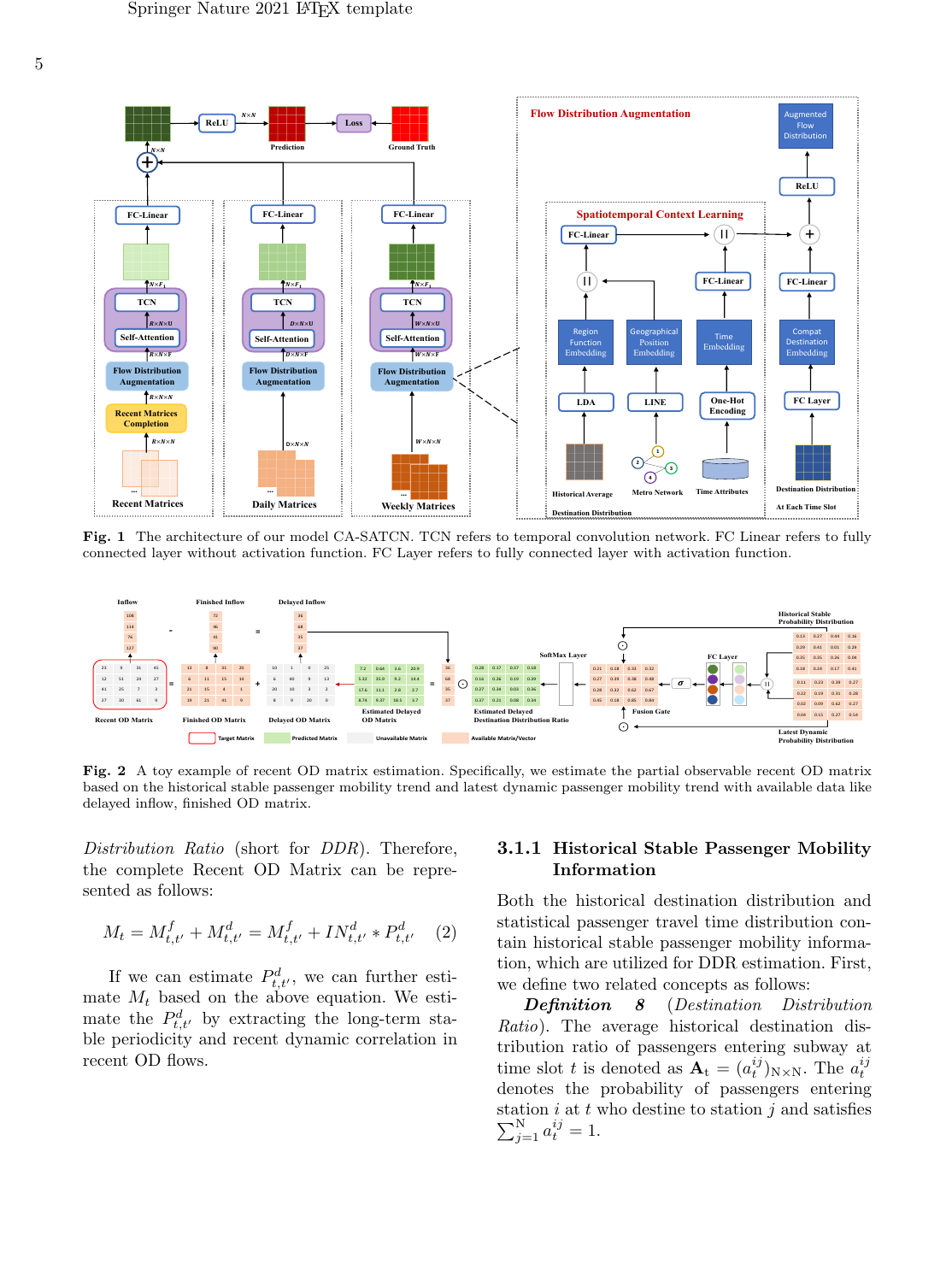Definition 9 (Travel Time Distribution Probability). Due to the influence of passenger walking speed, waiting time and other factors, the travel time of the trips belonging to same OD pair may be different. We do statistic on all the historical trips to obtain travel time distribution of the OD pair ij, denoted as  $C_{ij} = \left\{c_{ij}^1, c_{ij}^2, \cdots c_{ij}^q, \cdots c_{ij}^Q\right\}$ and  $\sum_{q=1}^{Q} c_{ij}^{q} = 1$ .  $c_{ij}^{q}$  represents the proportion of the trips traveling between station  $i$  and  $j$  with time cost in the range  $[\delta(q-1), \delta q]$ . The  $\delta$  is the time granularity and consistent with predicted time granularity. The setting of Q depends on the largest travel time of all trips.

The proportion of the trips starting at station *i* during t and destining to station *j* before  $t'$ can be represented by the accumulated statistical passenger travel time distribution before  $(t'-t)\delta$ , denoted as  $d_{t,t'}^{ij} = \sum_{q=t'-t}^{Q} c_{ij}^{q}$ . Further, DDR can be estimated as follows:

$$
(PH_{t,t'}^{d})^{ij} = \frac{a_t^{ij} \times d_{t,t'}^{ij}}{\sum_{k=1}^N a_t^{ik} \times d_{t,t'}^{ij}}
$$
(3)

#### 3.1.2 Latest Dynamic Passenger Mobility Information

For each origin station, different from its trips beginning at a given input time slot  $t$  which are partially finished before target time slot  $t'$ , its trips ending at  $t$  are totally observable. The destination distribution of these trips contains the recent passenger flow mobility information. We use this information to estimate the DDR.

**Definition 10** ( $D_t$  Vector). We define the destination distribution of passengers entering origin station  $i$  before the input time slot  $t$  and arriving at their destinations during t as  $D_t$ Vector, denoted as  $\bar{E}_t^i = [\bar{m}_t^{i,1}, \cdots, \bar{m}_t^{i,N}] \in \mathbb{R}^N$  where  $\bar{m}_t^{i,j}$  is the number of finished trips departing from station i and arriving at station  $i$  during  $t$ .

The latest passenger mobility flow in  $D_t$ Vector and delayed flow probability are combined to estimate DDR as follows:

$$
\left(PL_{t,t'}^{d}\right)^{ij} = \frac{\bar{m}_t^{ij} \times d_{t,t'}^{ij}}{\sum_{k=1}^N (\bar{m}_t^{ik} \times d_{t,t'}^{ij})}
$$
(4)

#### 3.1.3 Estimation by a Fusion Gate

We estimate the delayed distribution by combining the historical stable destination distribution information and latest destination distribution information together on a data-driven basis. Inspired by the gate mechanism in LSTM, we design a fusion gate to identify the importance of two distributions and fuse them to get the estimation as follows:

$$
u = \sigma(([PH_{t,t'}^d, PL_{t,t'}^d] \cdot W_1 + b_1) \cdot W_2 + b_2)
$$
  

$$
\hat{P}_{t,t'}^d = \text{Softmax}(u \odot PH_{t,t'}^d + (1 - u) \odot PL_{t,t'}^d))
$$
  
(5)

where  $\sigma$  is the Sigmoid activation function.  $\cdot$  is matrix multiplication and  $\odot$  is Hadamard product.  $W_1 \in \mathbb{R}^{2N \times F}$ ,  $W_2 \in \mathbb{R}^{F \times N}$  are trainable weights and  $b_1, b_2$  are corresponding biases.  $\hat{P}^d_{t,t'}$ is the fused delayed distribution. Further, we estimate the complete Recent OD Matrix  $\hat{M}_t$  by Equation [2.](#page-4-1)

#### 3.2 Flow Distribution Augmentation

As mentioned in [1,](#page-0-0) the destination distribution of passenger flow has data sparsity problem. Some OD values are very small or even zeros. Therefore, they are insufficient for extracting passenger moving pattern information, degrading model performance. However, except OD flow, other characteristics of stations also contain valuable spatiotemporal information for prediction, e.g. the spatial context and time context. The spatial context refers to a station's physical features. One is about station's geographical position. According to Tobler's first law of geography, near things are more related to each other. A station in a metro system might have more influence on its adjacent neighbors than its distant neighbors. Another is about station's functional characteristics (e.g. educational / business / residential area). Stations with similar functionality are likely to share similar mobility patterns. The time context refers to the time attributes of passenger flow of a station, e.g day of week, time of day and so on. The time context can reflect the passenger mobility patterns in some extent for that passengers have different travel behaviors at different time context. In this section, we aim to augment the flow distribution of each station at each time slot by learning and fusing the spatial context and time context.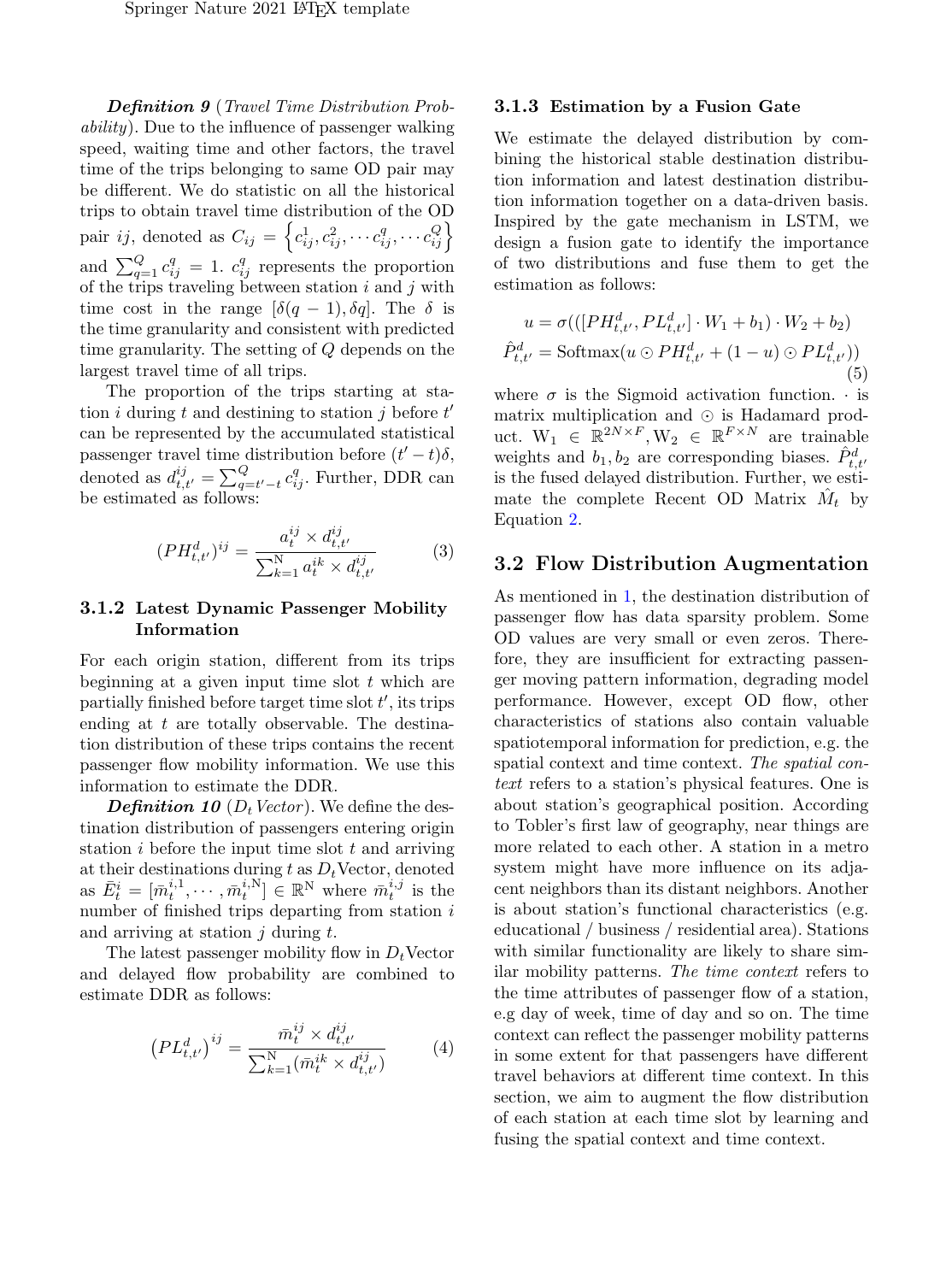#### 3.2.1 Spatial Context Learning

We extract two spatial properties (i.e. its geographical position and region function) of each station by learning the corresponding latent embeddings.

Geographical Position Representation: We use graph embedding model LINE [\[13\]](#page-15-9) to extract a station's position representation on a metro graph with the edge weight measured by travel time. Compared with other graph embedding methods, e.g. DeepWalk and Node2Vec, LINE can not only model global connectivity of the metro network by the first-order proximity but also capture the local structure of a target station by second-order proximity, denoted as  $L =$  $LINE(A)$  where **A** is the adjacent matrix of the metro graph.  $L = [L^1, \dots, L^N] \in \mathbb{R}^{N \times L}$  is the spatial embedding matrix for the whole network.  $L^i \in \mathbb{R}^L$  is the embedding vector for station i to preserve its position information.

Region Function Representation: Intuitively, the historical destination distribution of a station can reflect its functional characteristic. We follow the idea [\[14,](#page-15-10) [15\]](#page-15-11) to utilize Latent Dirichlet Allocation (LDA for short) to learn the function representation of each station. LDA is widely used in capturing the hidden topics in large-scale documents. LDA assumes that each document has multiple topics and each word in a document belongs to a certain topic. Therefore, LDA can infer the hidden topics of a document based on all the observed words. In our scenario, an origin station is analogous to a document and its region function is similar to the topic of a document. The destination distribution of an origin station is treated as words in a document. The historical average destination distributions of the whole network is similar to the corpus of all documents and we feed them into LDA to obtain functional representations of all the stations in the metro network.

We use  $D^i$  to represent the functional representation of station i. We concatenate the representations of  $L^i$  and  $D^i$  of the station i to get the spatial representation  $S<sup>i</sup>$ . Such spatial representation is static and it is the same for each time slot.

#### 3.2.2 Time Context Learning

For a station  $i$  at time slot  $t$ , its time attributes can help the model better learn the correlation of passenger movement patterns at different time slots. We utilize a temporal embedding method to encode its temporal attributes into a temporal vector. Specifically, we adopt one-hot coding to encode the time-of-day attribute into a K dimension space, denoted as  $D_t \in \mathbb{R}^K$ , where K is the total number of the time slots in one day defined in section [2.](#page-2-0) The day-of-week attribute is encoded into a 7 dimension space, denoted as  $H_t \in \mathbb{R}^7$ . To align the two temporal vectors, all temporal embeddings are fed into two fully connected layers with T output units and added together to get the final temporal representation as  $T_t^i$  =  $W_{h_2}ReLU(W_{h_1}H_t^i + b_1) + W_{d_2}ReLU(W_{d_1}D_t^i + b_2) \in$  $\mathbb{R}^{\mathrm{T}}$  where  $W_{h_1} \in \mathbb{R}^{\mathrm{T} \times 7}$ ,  $W_{t_2} \in \mathbb{R}^{\mathrm{T} \times \mathrm{T}}$ ,  $W_{d_1} \in$  $\mathbb{R}^{T\times K}$ ,  $W_{d_2} \in \mathbb{R}^{T\times T}$  are trainable parameters.

#### 3.2.3 Compact Destination Distribution

As mentioned in [1,](#page-0-0) the original distribution representation of each station at each time slot (i.e. DVector) is high dimension. In order to distill valuable mobility information and align with the spatiotemporal embeddings, we get a dense and compact destination distribution for each station at each time slot, by feeding DVector  $E_t^i$  into two fully connected layers as  $C_t^i$  =  $ReLU(W_{f_2}ReLU(W_{f_1}E_t^i + b_1) + b_2) \in \mathbb{R}^C$  where the number of output units C is much smaller than the number of stations N.  $W_{f_1} \in \mathbb{R}^{C \times N}$  and  $W_{f_2} \in \mathbb{R}^{C \times C}$  are trainable parameters.

To fuse the above features to get a final highlevel flow representation  $F_t^i$  of station i at time slot t, we first concatenate the spatial representation and time representation and then merge the compact destination distribution with its spatiotemporal representation by adding them together in different weights as follows:

$$
F_t^i = ReLu(W_1 C_t^i + W_2(W_T T_t^i || W_S S^i)) \in \mathbb{R}^F
$$
 (6)

where  $\parallel$  represents the concatenation.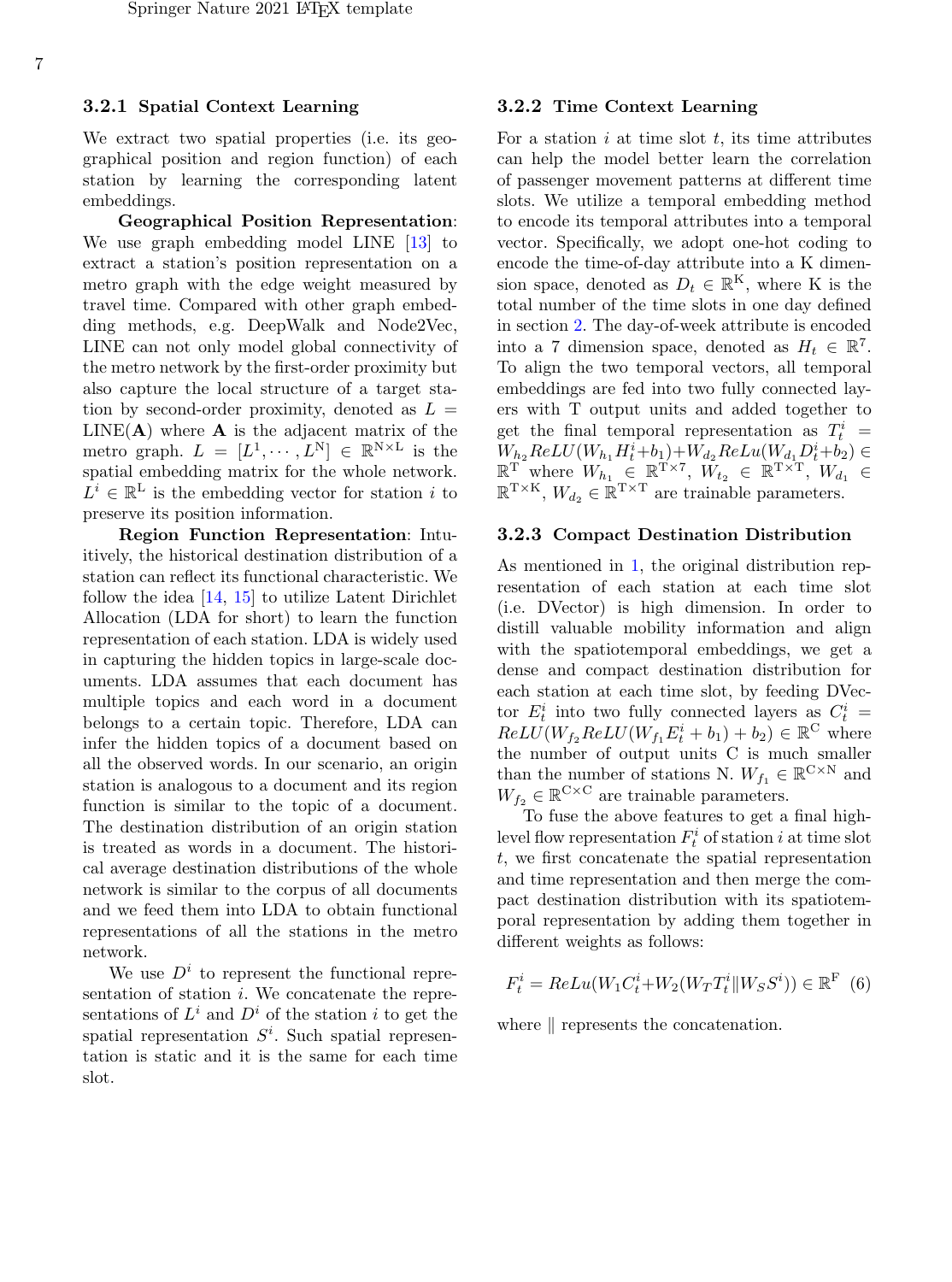

Fig. 3 We deploy a variant of self-attention mechanism to extract the global spatial correlation in the network and generate high-level feature for each station at each time slot.

## 3.3 Global Mobility Trend based Spatiotemporal Dependency Modeling

In the section above, we have already obtained a rich and dense representation for each station at each time slot. Based on the these augmented features, this section aims to model the global and dynamic spatial correlations among stations and dig out multiple temporal moving patterns in the passenger mobility data by a self-attention mechanism and temporal convolutional network.

#### 3.3.1 Self-Attention for Global Dynamic Spatial Dependency Extraction

We have extracted the spatiotemporal representation of each station at each time slot. In this section, we capture the global and high-level passenger mobility pattern for each station by learning from other stations. In recent years, transformer made huge success initially in natural language processing [\[16\]](#page-15-12) and is extended to other domains, e.g. traffic domain. Some works utilized transformer based methods to extract the spatiotemporal dependencies in traffic tasks, such as trajectory prediction [\[17\]](#page-15-13), traffic flow forecasting [\[18\]](#page-15-14) and achieved state-of-the-art results. The power of transformer network is due to its selfattention mechanism, which can model the complex correlations among objects globally. In this paper, we design a variant of self-attention mechanism to model the spatial dependency among the mobility patterns of stations.

For a target station  $i$  and its context station  $i$  at a given time slot  $t$ , to measure the amount of passenger mobility knowledge that i can learn from  $i$ , we project the high-level representation of  $i$  into a latent Key Space and that of  $j$  into a Query Space, resulting in the corresponding vectors named Key, Query for these two stations as

follows:

$$
K_t^i = f_{Key}(F_t^i) \in \mathbb{R}^F
$$
  

$$
Q_t^j = f_{Query}(F_t^j) \in \mathbb{R}^F
$$
 (7)

where  $F_t^i$  is the high-level embedding of station i at time slot t.  $f_{Key}$ ,  $f_{Query}$  are three fully connected layers with activation function ReLu. Then, the inner product of key vector of station i and query vector of station  $j$  is calculated to represent the dynamic spatial attention that i should pay on  $j$  as follows:

$$
e_t^{ij} = (K_t^i)^T \cdot Q_t^j \in \mathbb{R}
$$
  

$$
\alpha_t^{ij} = \frac{\exp(e_t^{ij})}{F^{0.5} \sum_{j=1}^N \exp(e_t^{ij})} \in \mathbb{R}
$$
 (8)

where  $e_t^{ij}$  is the attention and  $\alpha_t^{ij}$  is the normalized attention through Softmax function.  $\frac{1}{F^{0.5}}$  is the scaling factor. Note that each station has both a key and a query value. The attention between any two stations is not symmetrical. After obtaining the attention that the target station pays to other stations in the network, we can extract the mobility knowledge from all the context stations and cohere them into the representation of the target station as follows:

$$
U_t^i = ReLu(W_2 ReLu(W_1(\sum_{j=1}^N \alpha_t^{ij} C_t^j))) \in \mathbb{R}^U
$$
 (9)

where  $W_1, W_2$  are trainable parameters.

The high-level representation that contains the global spatial dependency information has been constructed for each station at time slot t and we stack such representations of all stations together, obtaining the high-level representation for the whole network as  $U_t = [U_t^1, U_t^2, \cdots, U_t^N] \in \mathbb{R}^{N \times U}$ .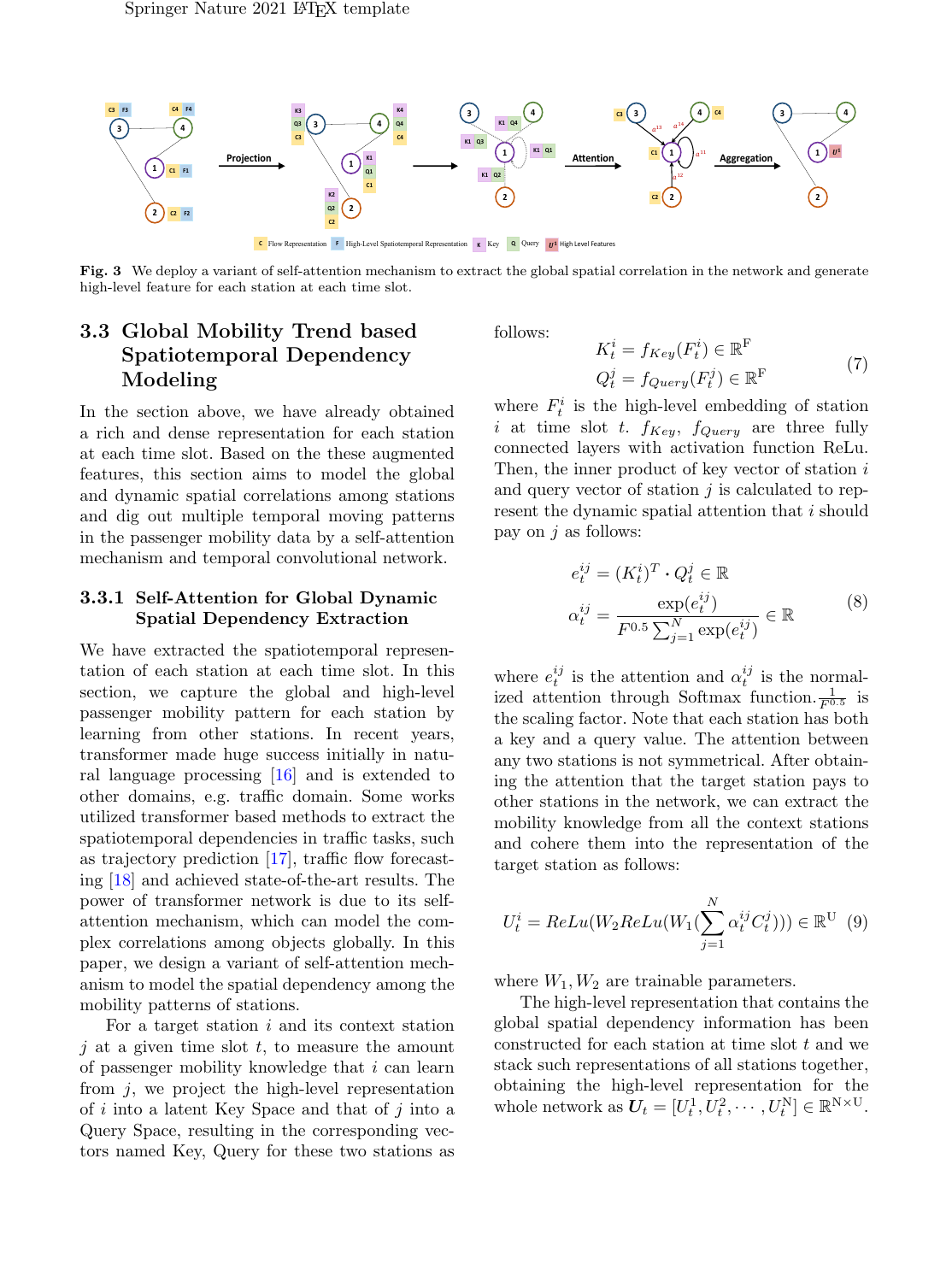#### 3.3.2 TCN for Multiple Temporal Dependency Extraction

We have extracted the global spatial correlations among stations in the metro network and generated high-level representation for the network at each time slot. In this section, we identify three temporal trends of passengers' mobility, i.e. recent trend, daily trend, weekly trend. The weekly trend and daily trend are about long-term periodic dependencies. The recent trend is about shortterm dynamic dependency. We construct three sequences and feed them into three TCN based modules to model the temporal trends sufficiently.

(1) Temporal Sequences Construction: We construct the corresponding sequences for three trends based on the historical high-level representations generated by self-attention mechanism, i.e.  $[\boldsymbol{U}_{t_1}, \boldsymbol{U}_{t_2}, \dots, \boldsymbol{U}_{t_m}]$  where  $[t_1, t_2, \dots, t_m]$ are historical time slots.

Weekly Sequence: Weekly trend reflects periodicity within a week in trips. We utilize the high-level representations at the same time slots of previous days with the same week attribute (e.g. Monday) from previous W weeks for prediction, denoted as  $\boldsymbol{U_W} = [\boldsymbol{U_{t_1}}, \dots, \boldsymbol{U_{t_W}}] \in \mathbb{R}^{W \times N \times U}$ where  $[t_1, ..., t_w] = [t' - 7K, ..., t' - 7KW]$  and K is the number of total time slots in one day.  $t'$ is the predicted time slot.

Daily Sequence: The weekly trend can't capture the movement pattern of those less regular trips generated by some activities in a few days (e.g. a sport game lasting for some consecutive days), namely daily trend. To extract the daily trend in OD flow, we utilize representations at the same time slots of previous D days for prediction, denoted as  $\boldsymbol{U_D} = [\boldsymbol{U_{t_1}}, \dots, \boldsymbol{U_{t_D}}] \in \mathbb{R}^{D \times N \times U}$  where  $[t_1, \ldots, t_D] = [t' - K, \ldots, t' - KD].$ 

Recent Sequence: Both weekly and daily trend can only capture temporal dependency in OD flow from the same time slots at historical days but ignore dependency from last R intervals at the same day, namely recent trend, which also has an obvious influence on OD flow at the predicted time slot, denoted as  $\boldsymbol{U_R} = [\boldsymbol{U_{t_1}}, \dots, \boldsymbol{U_{t_R}}] \in \mathbb{R}^{R \times N \times U}$ where  $[t_1, ..., t_R] = [t' - 1, ..., t' - R]$ .

(2) Temporal Convolution Network: Previous OD Matrix prediction works mainly leveraged Long Short Term Memory Network (LSTM) to capture the temporal dependency in OD flows [\[7\]](#page-15-3). However, the complex structure of LSTM



<span id="page-8-0"></span>Fig. 4 An illustration of Temporal Convolution Network. Its kernel size is 2 with a dilation factor  $\mathbf{d} = 2^l$ . It picks inputs every d step and 1D convolution is applied to the selected inputs.

leads to more memory requirement and longer training time [\[19\]](#page-16-0). Recently, some traffic works focusing on prediction of traffic speed [\[20\]](#page-16-1), traffic flow  $[21]$  and traffic state  $[19, 22]$  $[19, 22]$  $[19, 22]$  utilized temporal convolution network (TCN) [\[23\]](#page-16-4) to extract temporal dependency because TCN can tackle sequence modeling problem more efficiently in a non-recursive manner and achieve a better performance. In this paper, we leverage TCN (as shown in Figure [4\)](#page-8-0) to extract each temporal trend from its corresponding OD sequence, simply denoted as  $[U_{t_1}, U_{t_2}, \ldots, U_{t_m}]$ . In each TCN layer, the  $j_{th}$ output feature of station i at time t is generated by the dilated causal convolution as follows:

$$
Y_{t,j}^i = \rho \left( \sum_{m=1}^{U^l} \sum_{k=0}^{K-1} w_{j,m,k} U_{t-\mathbf{d}k,m}^i \right) \qquad (10)
$$

where  $U^l$  is the number of input feature at layer  $l_{th}$ ,  $j \in \{1, \ldots, U^{l+1}\}$  and  $U^{l+1}$  is the number of output features.  $U_{t-\mathbf{d}k,m}^i \in \mathbb{R}$  is the  $m_{th}$  input feature of station i at time  $t - dk$ . d is the dilation rate controlling the skipping distance.  $\rho$  is the activation function.  $\bf{K}$  is the kernel size and kernel  $\Theta_j = (w_{j,m,k})_{\mathbf{K}\times\mathbf{U}^l}$  is trainable. The same convolution kernel is applied to all the metro stations. The whole TCN layer can be formulated as follows:

$$
Y_t^{l+1} = \rho \left(\Theta *_{\mathcal{T}^{d^l}} \mathbf{U}_t^l\right) \tag{11}
$$

where l is the  $l_{th}$  layer.  $U_t^l \in \mathbb{R}^{N \times U^l}$  is the input of  $l_{th}$  layer.  $Y_t^{l+1} \in \mathbb{R}^{N \times U^{l+1}}$  is the output of  $l+1_{th}$ layer. Following previous works [\[20\]](#page-16-1), the dilation rate  $\mathbf{d}^l = 2^l$ . TCN layer leverages zero padding strategy to keep the output length the same as the input length. Since we only predict the OD Matrix of one future step, we take the last step of TCN output as its final output.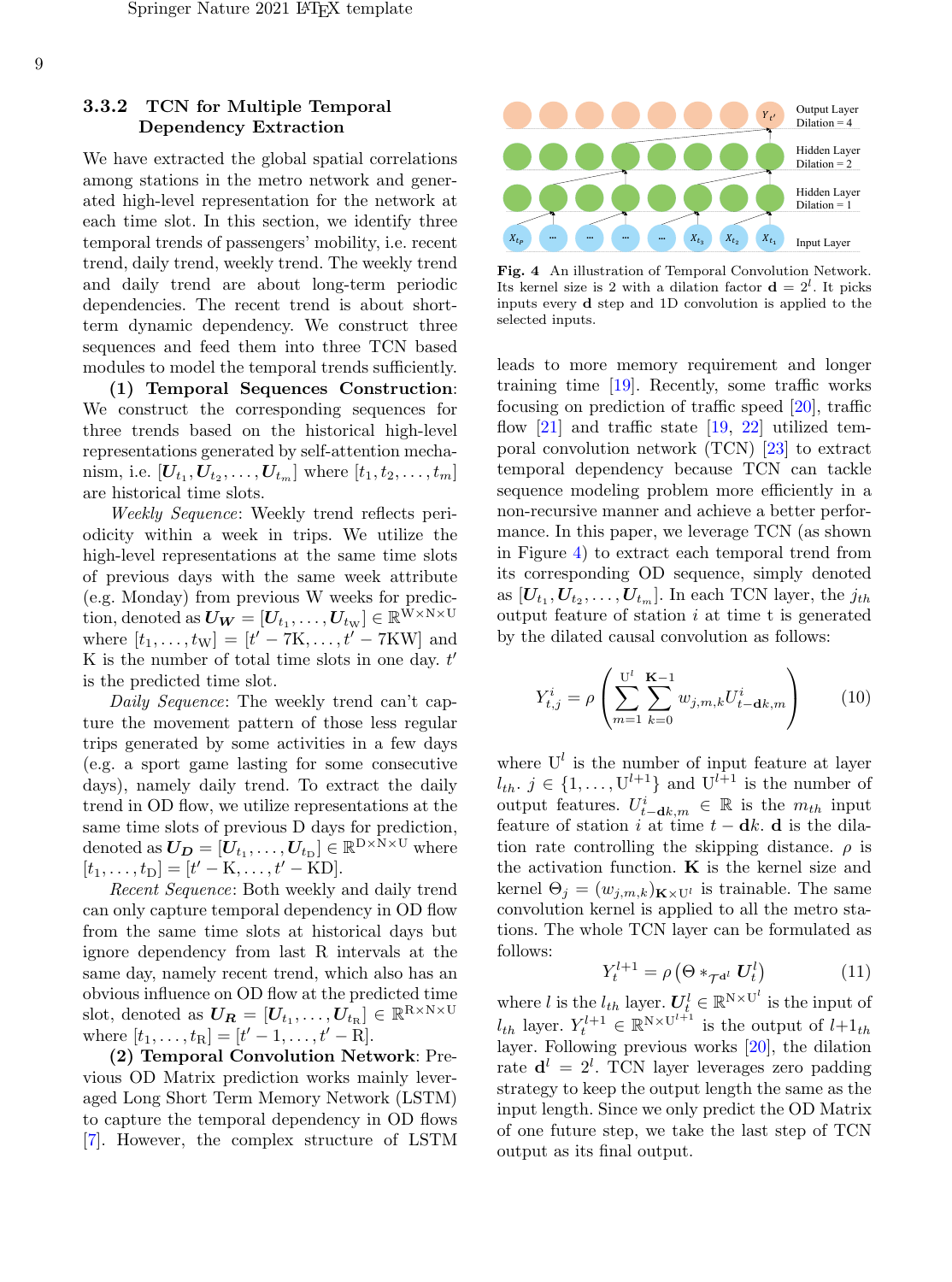(3) Weighted Fusion for Multiple Temporal Trends: We feed the high-level sequence of each trend into the corresponding TCN to extract the long term dependency in historical OD flow. We denote the output of each trend as  $H<sub>R</sub>$ ,  $H<sub>D</sub>$ ,  $H_W$ . These outputs are merged according to their importance in OD prediction task and we attach different weights to them on a data-driven basis as follows:

$$
\hat{M}_{t'} = ReLU(H_{\rm R} * W_{\rm r} + H_{\rm D} * W_{\rm d} + H_{\rm W} * W_{\rm w})
$$
 (12)

where  $\hat{M}_{t'} \in \mathbb{R}^{N \times N}$  is the prediction result.  $[W_r, W_d, W_w]$  are trainable parameters. We choose ReLU as the activation function because the number of passengers can't be negative.

# 4 Experiments

In this section, extensive experiments are conducted to answer the following research questions.

RQ1: How does our model perform at prediction accuracy compared with other benchmarks on different datasets?

RQ2: Is the proposed data completion method effective to improve the model performance?

RQ3: How does each temporal trend contribute to improve prediction accuracy?

RQ4: Is our model sensitive to the hyperparameters?

### 4.1 Experiment Settings

#### 4.1.1 Datasets

We conduct our experiments in two real-world large-scale subway datasets collected by the automatic fare collection systems (AFCs) in big cities, i.e. Shenzhen, Hangzhou, on the premise of complying with the security and privacy policies. The AFC in metro system has generated a very large amount of records of all passengers, including both entry station records and exit station records. An entry record and its corresponding exit record are preprocessed into a complete trip which contains five kinds of information, i.e., the smart card ID, the entry station ID, the entry time, the exit station ID and the exit time. We focus on 7:00-23:00 of each day and aggregate the trips on a 30 minutes time granularity to construct OD matrices.

Specifically, Shenzhen covers nearly 100 millions records of 118 stations for twelve months in 2014. Hangzhou has about 5 millions records of 80 stations in January 2019. As to the data split, we divide 70% of each dataset into train data, 10% into validation data, 20% into test data chronologically. The data normalization method is Z-Score.

#### 4.1.2 Baselines

Baselines in this paper can be divided into two categories. The first is the generalized methods utilized as baselines in previous OD metro works [\[4,](#page-15-0) [11\]](#page-15-8), including HA, Ridge, ANN, FC-LSTM, ConvLSTM and GCN. The second is the recent state-of-the-art OD prediction models, including CASCNN in metro OD prediction, and GEML in rail-hailing OD prediction. OD prediction in different scenarios share the complex spatiotemporal challenge in some extent.

HA (Historical Average) is the simplest and the most commonly used baseline in time series forecasting tasks. HA in this paper averages the previous OD values of an OD pair to predict its future value in the next step. Its performance is evaluated on all the OD pairs.

Ridge is a linear regression method with L2 regularizer. It tends to treat all the input features equally. We utilize the RidgeCV class from Sklearn and set its two parameters as alpha  $=$  $[1, 0.1, 0.01, 0.001]$  and cv = 5.

ANN (Artificial Neural Network) is the simplest neural network and it can capture the linearity and non-linearity of traffic data. Our ANN has two hidden layers and an output layer. Each hidden layer has 128 units and the output layer has N (i.e. the number of stations) units. The activation function of all layers is Rectified Linear Units (ReLU).

FC-LSTM (Fully Connected-Long Short Term Memory Network) is typically used for capturing long-term temporal pattern in time series data. There are also two hidden layers with 128 units and an output layer with N units in our LSTM. The activation function of the output layer is ReLU function. We utilize LSTM to predict the OD vector of an original station  $i$  with its previous OD vectors as input. All the stations share the same LSTM parameters.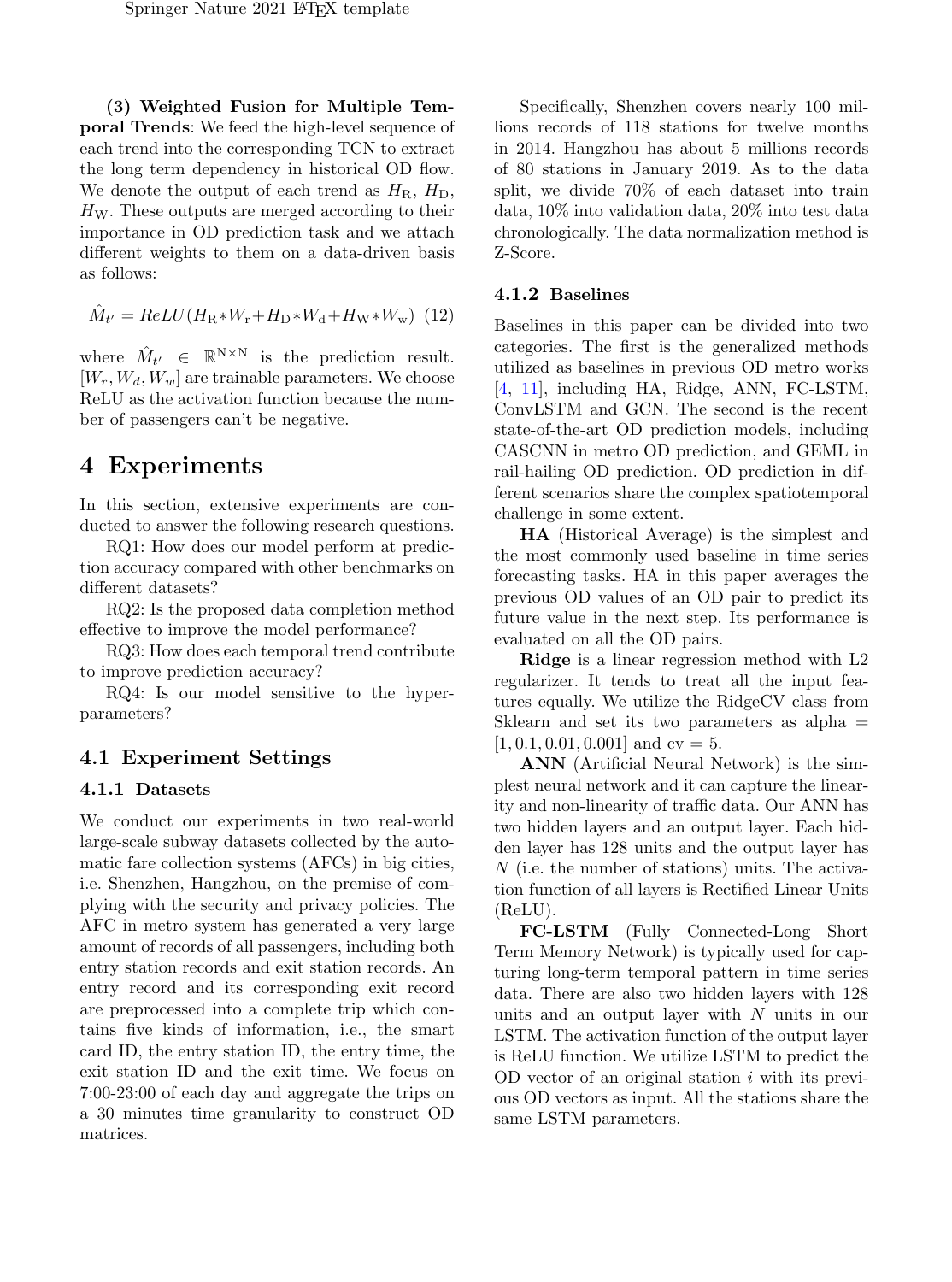ConvLSTM (Convolutional LSTM) [\[24\]](#page-16-5) replaces the fully connection operation in FC-LSTM with convolution operation. It can extract both the temporal and grid-based spatial dependency while FC-LSTM is only able to extract temporal dependency. Following previous works [\[11\]](#page-15-8), ConvLSTM has three layers with 8, 8, and 1 filters respectively and the kernel size of all the filters is set to be  $3 \times 3$  in the model.

GCN (Graph Convolution Network) [\[25\]](#page-16-6) can extract the graph-based spatial dependency through aggregating the features from neighbors in a traffic graph. Afterward, a fully connected layer is utilized to transform the outputs of GCN at previous time slots to obtain the final result.

CASCNN (Channel-wise Attentive Split Convolutional Neural Network) [\[11\]](#page-15-8) is a deep learning framework for metro OD prediction. It only utilizes the historical OD Matrix at previous days and recent inflow/outflow information for prediction by channel-wise attention mechanism. In addition, split CNN is leveraged to overcome the data sparsity problem.

GEML (Grid-Embedding based Multi-task Learning) [\[26\]](#page-16-7) is a deep learning framework aiming to capture the spatiotemporal dependency in rail-hailing OD prediction task by jointly utilizing graph convolutional network and LSTM.

#### 4.1.3 Loss Function

In this paper, our main task is to predict OD Matrix at the target time slot  $t'$ . Following previous works [\[4,](#page-15-0) [11\]](#page-15-8), we adopt mean square error (MSE) as the loss function. The predicting errors of large OD values are enlarged through MSE. Thus, MSE pays more attention on OD pairs with higher volumes, which are also considered to be more important in metro scenario. The loss function is as follows:

$$
\mathcal{L} = MSE(M_{t'} - \hat{M}_{t'})
$$
  
= 
$$
\frac{1}{N \times N} \sum_{i=1}^{N} \sum_{j=1}^{N} (m_{t'}^{ij} - \hat{m}_{t'}^{ij})^2
$$
 (13)

#### 4.1.4 Evaluation Metrics

Following previous works [\[4,](#page-15-0) [11,](#page-15-8) [26,](#page-16-7) [27\]](#page-16-8), we evaluate model performance with four wildly-applied metrics, i.e. mean absolute error (MAE), root mean square error (RMSE) and weighted meanabsolute-percentage (WMAPE), symmetric mean absolute percentage error (SMAPE) as follows:

$$
MAE = \frac{1}{N \times N} \sum_{i=1}^{N} \sum_{j=1}^{N} |m_{t'}^{ij} - \hat{m}_{t'}^{ij}|
$$
  
\n
$$
RMSE = \sqrt{\frac{1}{N \times N} \sum_{i=1}^{N} \sum_{j=1}^{N} (m_{t'}^{ij} - \hat{m}_{t'}^{ij})^2}
$$
  
\n
$$
WMAPE = \frac{\sum_{i=1}^{N} \sum_{j=1}^{N} |m_{t'}^{ij} - \hat{m}_{t'}^{ij}|}{\sum_{i=1}^{N} \sum_{j=1}^{N} m_{t'}^{ij}}
$$
  
\n
$$
SMAPE = \frac{1}{N \times N} \sum_{i=1}^{N} \sum_{j=1}^{N} \frac{|m_{t'}^{ij} - \hat{m}_{t'}^{ij}|}{(m_{t'}^{ij} + \hat{m}_{t'}^{ij})/2 + c}
$$
\n(14)

MAE and RMSE are sensitive to data scale while WMAPE and SMAPE is data-scale independent. RMSE is also sensitive to the outliers. WMAPE can avoid zero-division and over-skewing confronting by MAPE. While WMAPE is inclined to underestimate, SMAPE is symmetric and can avoid such problem. c is a small positive constant to avoid zero-division, set as 1 [\[26\]](#page-16-7).

#### 4.1.5 Experiment Settings

GEML [\[26\]](#page-16-7) and CASCNN [\[11\]](#page-15-8) follow the parameter settings in original papers and the hyperparameters of other baselines are tuned on the validation set. In terms of training, we utilize Adam optimizer [\[28\]](#page-16-9) to optimize all the deep learning models and the initial learning rate is 0.01. We take the learning rate decay strategy to get the best results of each model. The maximum number of epochs is set as 1000 and an early stop strategy is taken if the validation loss stops decreasing for 20 epochs. The batch size for Shenzhen datasets is set as 32, for Hangzhou dataset as 16. We utilize Python and TensorFlow for the code. The experiments are run on a GPU (32GB) machine with TESLA V100.

#### 4.2 Experiment Results

As shown in Table [1,](#page-11-0) there are three kinds of input patterns corresponding to three kinds of temporal trends, i.e.  $\mathbf{R}^i$  for incomplete recent OD input, D for daily OD input and W for weekly OD input. We test the generalized methods (i.e. HA, Ridge, ANN, FC-LSTM, ConvLSTM, GCN) on all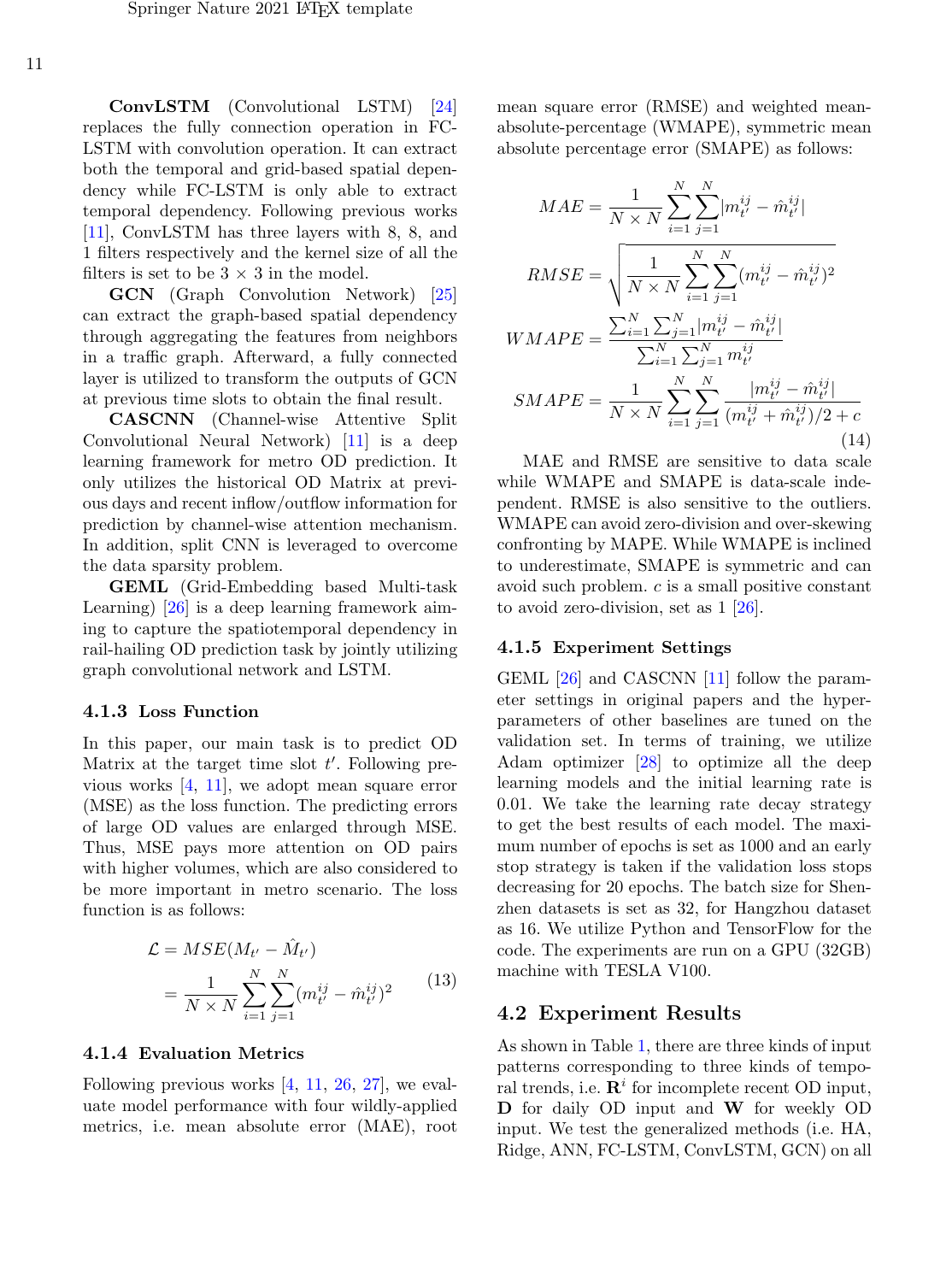| <b>Datasets</b>                  | Shenzhen (SZ)    |                  |                  |                  | Hangzhou (HZ)     |                  |                   |                  |
|----------------------------------|------------------|------------------|------------------|------------------|-------------------|------------------|-------------------|------------------|
| <b>Metrics</b>                   | MAE              | RMSE             | WMAPE            | <b>SMAPE</b>     | <b>MAE</b>        | RMSE             | <b>WMAPE</b>      | <b>SMAPE</b>     |
| $HA(R^i)$                        | $1.93 \pm 0.110$ | $6.92 \pm 0.152$ | $0.66 \pm 0.017$ | $0.41 \pm 0.107$ | $3.25 \pm 0.048$  | $6.97 \pm 0.182$ | $0.60 \pm 0.013$  | $0.57 \pm 0.103$ |
| $HA$ $(D)$                       | $1.81 \pm 0.003$ | $5.37 \pm 0.029$ | $0.55 \pm 0.041$ | $0.38 + 0.021$   | $3.02 \pm 0.146$  | $5.47 \pm 0.211$ | $0.55 + 0.012$    | $0.52 \pm 0.036$ |
| HA(W)                            | $1.45 \pm 0.038$ | $4.32 \pm 0.149$ | $0.46 \pm 0.045$ | $0.37 \pm 0.024$ | $2.73 \pm 0.042$  | $4.56 \pm 0.143$ | $0.51 \pm 0.014$  | $0.49 + 0.003$   |
| Ridge $(R^i)$                    | $2.31 \pm 0.151$ | $6.48 \pm 0.210$ | $0.79 \pm 0.015$ | $0.64 \pm 0.058$ | $3.19 \pm 0.123$  | $6.69 \pm 0.236$ | $0.59 \pm 0.113$  | $0.57 \pm 0.173$ |
| Ridge (D)                        | $1.78 \pm 0.052$ | $5.78 \pm 0.341$ | $0.55 \pm 0.607$ | $0.42 \pm 0.027$ | $2.98 \pm 0.078$  | $5.39 \pm 0.312$ | $0.53 + 0.032$    | $0.51 \pm 0.030$ |
| $\text{Ridge}$ (W)               | $1.44 \pm 0.321$ | $4.10 \pm 0.132$ | $0.45 \pm 0.139$ | $0.36 \pm 0.508$ | $2.69 \pm 0.102$  | $4.48 \pm 0.815$ | $0.50 \pm 0.081$  | $0.47 + 0.073$   |
| ANN $(R^i)$                      | $1.37 \pm 0.011$ | $3.17 \pm 0.079$ | $0.42 \pm 0.157$ | $0.34 \pm 0.341$ | $2.45 \pm 0.026$  | $4.41 \pm 0.193$ | $0.47 \pm 0.018$  | $0.45 + 0.371$   |
| ANN(D)                           | $1.77 \pm 0.114$ | $5.03 \pm 0.216$ | $0.59 + 0.260$   | $0.42 \pm 0.016$ | $3.18 \pm 0.127$  | $6.11 \pm 0.149$ | $0.57 \pm 0.112$  | $0.54 \pm 0.024$ |
| ANN(W)                           | $1.54 \pm 0.214$ | $4.17 \pm 0.142$ | $0.48 + 0.279$   | $0.38 \pm 0.036$ | $ 2.81 \pm 0.129$ | $5.07 \pm 0.135$ | $ 0.52 \pm 0.028$ | $0.50 \pm 0.142$ |
| FC-LSTM $(Ri)$                   | $1.35 \pm 0.281$ | $2.99 \pm 0.174$ | $0.41 \pm 0.167$ | $0.33 \pm 0.209$ | $2.11 \pm 0.113$  | $4.27 \pm 0.153$ | $0.42 \pm 0.183$  | $0.41 \pm 0.289$ |
| $FC-LSTM$ (D)                    | $1.71 \pm 0.221$ | $4.91 \pm 0.132$ | $0.56 \pm 0.127$ | $0.40 \pm 0.019$ | $2.61 \pm 0.031$  | $5.39 \pm 0.169$ | $0.49 \pm 0.205$  | $0.46 \pm 0.135$ |
| $FC-LSTM (W)$                    | $1.53 \pm 0.136$ | $4.27 \pm 0.189$ | $0.47 + 0.039$   | $0.37 \pm 0.125$ | $2.41 \pm 0.112$  | $4.63 \pm 0.185$ | $0.45 \pm 0.282$  | $0.45 \pm 0.133$ |
| ConvLSTM $(R^i) _{1.37\pm0.215}$ | $1.67 \pm 0.116$ | $3.09 \pm 0.267$ | $0.45 \pm 0.001$ | $0.34 \pm 0.136$ | $2.21 \pm 0.035$  | $4.35 \pm 0.016$ | $0.43 \pm 0.007$  | $0.42 \pm 0.008$ |
| ConvLSTM(D)                      |                  | $4.01 \pm 0.146$ | $0.49 \pm 0.103$ | $0.39 \pm 0.261$ | $2.51 \pm 0.124$  | $5.61 \pm 0.162$ | $0.54 \pm 0.065$  | $0.50 \pm 0.107$ |
| ConvLSTM $(W)$  1.42 $\pm$ 0.138 |                  | $3.80 \pm 0.253$ | $0.46 \pm 0.006$ | $0.37 \pm 0.157$ | $2.37 \pm 0.136$  | $5.01 \pm 0.238$ | $0.49 \pm 0.324$  | $0.47 + 0.025$   |
| $GCN(R^i)$                       | $1.41 \pm 0.245$ | $3.20 \pm 0.116$ | $0.46 \pm 0.032$ | $0.35 \pm 0.147$ | $2.31 \pm 0.162$  | $4.51 \pm 0.156$ | $0.44 \pm 0.154$  | $0.44 + 0.335$   |
| GCN(D)                           | $1.80 \pm 0.152$ | $5.39 \pm 0.138$ | $0.59 \pm 0.104$ | $0.41 \pm 0.011$ | $2.72 \pm 0.119$  | $6.23 \pm 0.218$ | $0.55 \pm 0.114$  | $0.52 \pm 0.027$ |
| GCN(W)                           | $1.56 \pm 0.028$ | $4.10 \pm 0.130$ | $0.48 + 0.124$   | $0.36 \pm 0.017$ | $2.80 \pm 0.184$  | $5.32 \pm 0.139$ | $ 0.51 \pm 0.221$ | $0.48 \pm 0.122$ |
| CASCNN (D)                       | $1.43 \pm 0.023$ | $3.65 \pm 0.138$ | $0.46 \pm 0.025$ | $0.33 \pm 0.038$ | $2.34 \pm 0.127$  | $4.60 \pm 0.115$ | $0.46 \pm 0.158$  | $0.45 \pm 0.104$ |
| GEML $(R^i)$                     | $1.22 \pm 0.102$ | $2.52 \pm 0.018$ | $0.40 \pm 0.103$ | $0.32 \pm 0.103$ | $2.07 \pm 0.023$  | $4.03 \pm 0.132$ | $0.41 \pm 0.023$  | $0.40 \pm 0.154$ |
| CA-SATCN                         | $1.13 \pm 0.164$ | $2.31 \pm 0.261$ | $0.35 \pm 0.217$ | $0.29 \pm 0.106$ | $1.79 \pm 0.038$  | $3.61 \pm 0.123$ | $0.37 \pm 0.057$  | $0.36 \pm 0.210$ |

<span id="page-11-0"></span>Table 1 Evaluation of Various Approaches for OD Matrix Prediction on Different Datasets

Note: All the experiment results in Table [1](#page-11-0) are obtained from test set. Each experiment is repeated five times to calculate the means and standard errors to get more convincing results.

the input patterns to observe their best results, which are highlighted in bold. As to the stateof-the-art OD prediction approaches (e.g. GEML, CASCNN), their problem setting is to take the specific pattern as input. The best experiment results under each dataset are highlighted in red.

#### 4.2.1 Performance Comparison

Table [1](#page-11-0) shows performance of all models under different input patterns on two metro datasets. Our model achieves better performance than baselines. Compared with GEML, i.e. the state-of-the-art baseline, CA-SATCN improves the performance by [5%, 4%] in WMAPE and [3%, 4%] in SMAPE on two datasets respectively.

The traditional statistical methods, i.e. HA and Ridge, achieve the best performance at weekly trend pattern. These two methods are good at extracting linearity in traffic data, indicating that linear correlation in weekly OD data is stronger than that in daily OD data or recent OD data. It is in consistence with the common knowledge that the weekly passenger mobility pattern is more regular while the recent passenger movement is more stochastic. The simple deep learning methods (i.e. ANN, FC-LSTM, ConvLSTM and GCN) perform best when fed with the recent OD data, probably due to their superior capacity to capture the complex non-linearity in OD data. Among these approaches, FC-LSTM has the best performance, indicating that the extracting temporal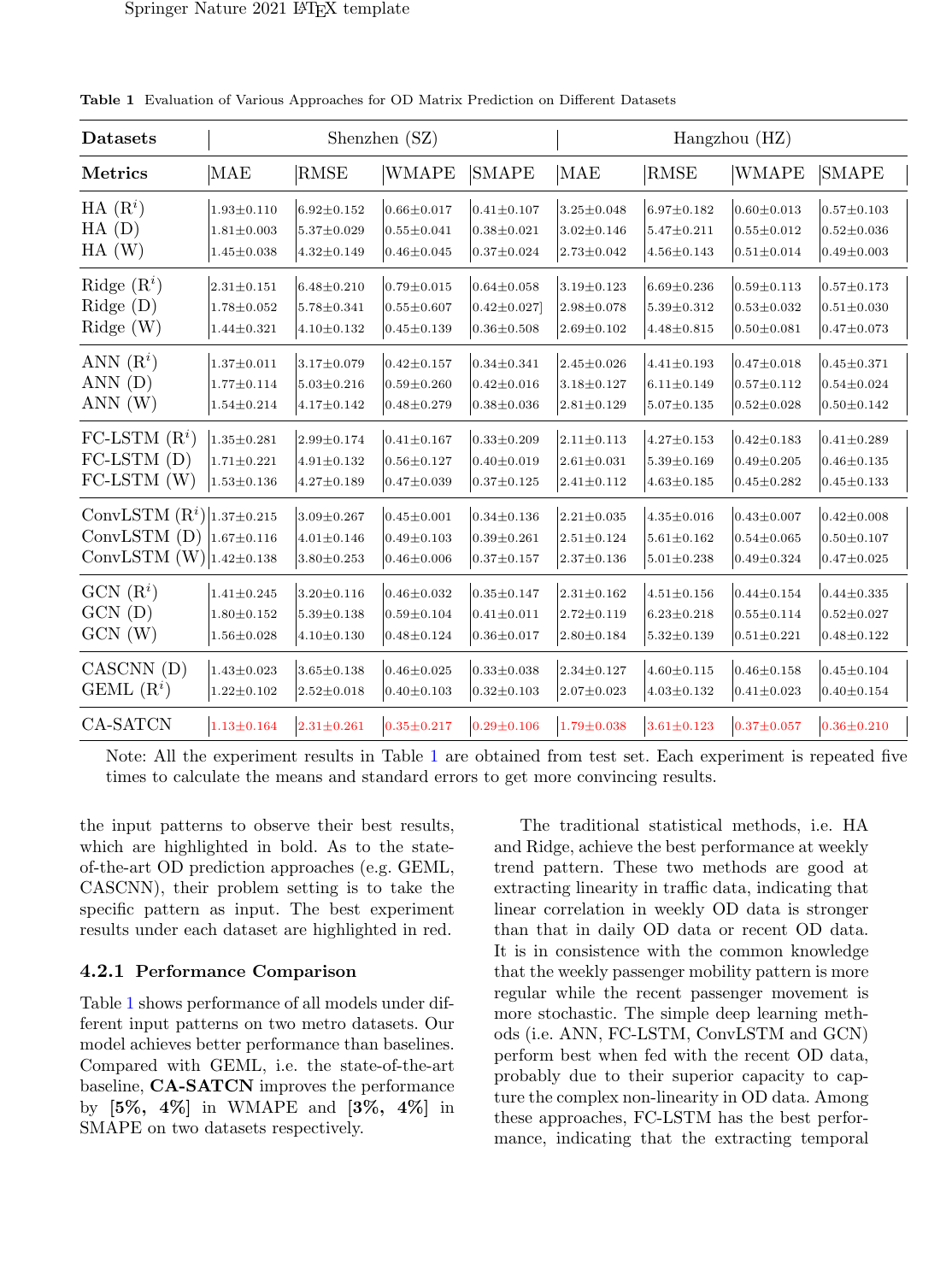

Fig. 5 We visualize the prediction and ground truth on randomly chosen OD pair on each dataset at a randomly chosen day of weekday or weekend. As we can see in the figure, the prediction result of our model (i.e. the red curve) gives the best fit to the ground truth (i.e. the blue curve) in all datasets.

dependency is vital for prediction. ConvLSTM can also capture the temporal pattern in OD data while its performance is worse than LSTM. This is probably because it treats OD Matrix as grids and intends to extract spatial dependency from it, which is obviously not appropriate for that OD Matrix reflects the OD flow pattern instead of metro network spatial topology. GCN is gifted at extracting the static graph-based spatial dependency while it can't deal with temporal pattern. Another observation is that all these deep learning approaches have the worst performance at the daily input pattern, referring that the daily trend is less valuable compared with the recent trend and weekly trend. Such conclusion can be augmented by the observation that although CASCNN has the best performance over the methods with the daily input pattern, its performance is worse compared with some baselines fed by recent input, e.g. FC-LSTM. GEML can capture both temporal pattern and graphbased spatial dependency in a unified way, thus it has the best performance over other benchmarks. However, GEML defines the spatial correlation manually and statistically and only captures the recent trend. Compared to GEML, our model reconstructs the recent OD matrices to get more

useful real-time mobility information for prediction. It also utilizes the self-attention mechanism to dynamically capture the complex spatial correlations among stations globally and extract three kinds of temporal trends sufficiently, resulting in better prediction.

#### 4.2.2 Model Ablation Analysis

We perform ablation tests to demonstrate the effectiveness of each component in our model. Due to the space limitation, Table [4.2.1](#page-13-0) only shows the ablation results on Hangzhou dataset but those on Shenzhen datasets have similar conclusions.

It can be observed that the four metrics of all variants deteriorate in some extent, proving that all components are necessary to improve prediction accuracy. However, their contributions are different. When we remove the recent sequence, the variant obtains the worst performance with 10% increased in WMAPE and 7% increased in SMAPE, which indicates that recent trend contributes the most for future OD flow prediction in our model. Without Recent OD Matrices Completion, the model performance also deteriorates to a large extent, i.e. 4% increased in both WMAPE and SMAPE, which proves the effectiveness of data completion. The spatiotemporal contexts are also important for prediction, without which WMAPE increases 3% and SMAPE increases 2%. Besides, the experiments show that weekly sequence contributes more to improve prediction accuracy than daily sequence does, indicating that the next step OD flow depends more on weekly trend than daily trend. The spatial context is more important than the temporal context for prediction. Overall, we can clearly observe that our full model achieves the best result, illustrating that the three temporal trends, data completion and spatiotemporal contexts are beneficial to the improvement of model performance.

#### 4.2.3 Effectiveness of Data Completion

Figure [6](#page-13-1) visualizes the performance of data completion on randomly chosen OD pairs from each dataset. We show the experiment results at the best length of recent trend on SZ dataset, i.e. 5 input steps. It can be observed that the estimated OD values are closer to the ground truths on OD pairs with different scales. The data completion method plays an important role for the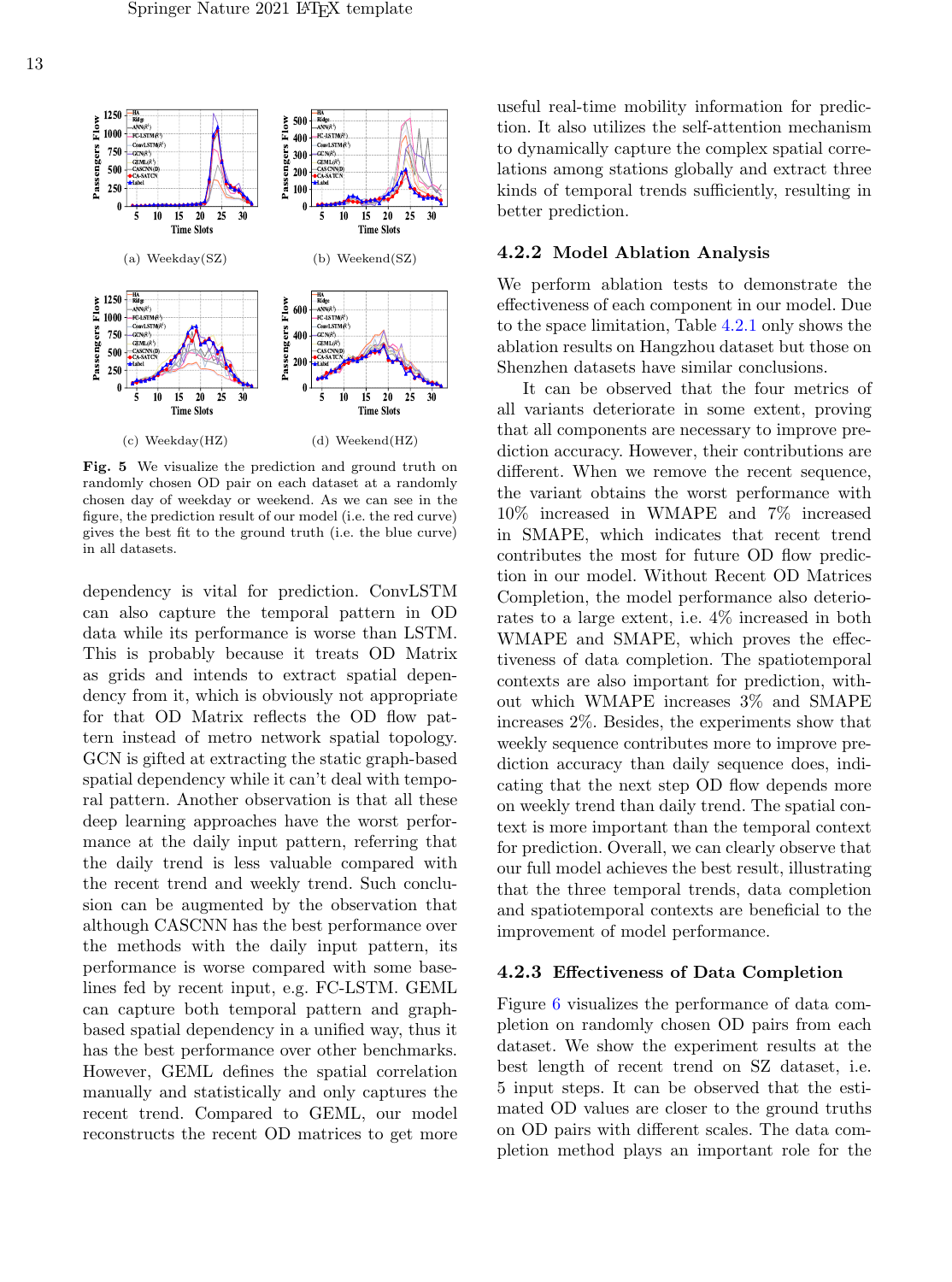<span id="page-13-0"></span>

| Modules                    | MAE              | RMSE             | WMAPE            | SMAPE            |
|----------------------------|------------------|------------------|------------------|------------------|
| No Recent Sequence         | $2.37 \pm 0.234$ | $4.54 + 0.172$   | $0.47 + 0.084$   | $0.43 \pm 0.133$ |
| No Daily Sequence          | $2.06 + 0.212$   | $4.15 + 0.172$   | $0.40 + 0.274$   | $0.39 + 0.184$   |
| No Weekly Sequence         | $2.13 + 0.135$   | $4.19 + 0.188$   | $0.41 + 0.254$   | $0.40 \pm 0.315$ |
| No Spatiotemporal Contexts | $2.05 \pm 0.271$ | $4.13 \pm 0.183$ | $0.40 + 0.171$   | $0.38 \pm 0.314$ |
| No Spatial Context         | $1.94 + 0.172$   | $3.90 + 0.184$   | $0.39 + 0.341$   | $0.38 \pm 0.198$ |
| No Temporal Context        | $1.89 \pm 0.325$ | $3.75 \pm 0.301$ | $0.38 \pm 0.246$ | $0.37 \pm 0.120$ |
| No Recent Data Completion  | $2.14 + 0.121$   | $4.33 \pm 0.118$ | $0.41 \pm 0.315$ | $0.40 \pm 0.261$ |
| ATJ.                       | $1.79 + 0.038$   | $3.61 \pm 0.123$ | $0.37 + 0.057$   | $0.36 + 0.210$   |

Note: Each time we remove one component and keep the remainder unchanged to test the effectiveness of each component. When we remove the recent sequence, we also remove the data completion. Each experiment is repeated five times to calculate the means and standard errors to get more convincing results. The best results are highlighted in bold.



<span id="page-13-1"></span>Fig. 6 Data completeness of different randomly chosen OD pairs with different passenger flow scale on two datasets. The number of the input steps is set at 5. The green curve represents the collected partially finished trips before the target time slot. The blue curve represents all the finished trips in a whole day but unobservable before the target time slot. The red curve represents the estimated trips by our proposed data completion method.

input steps close to the output step by alleviating the sparsity problem. For example, as we can see in Hangzhou O1-D1 pair, the first step closest to the predicted step has nearly zero value which refers the serve loss of passenger mobility information. After the data completion method, we can obtain an estimated value 293 close to the true value 297 at input step 1 of which the collected value is close to zero. The estimated values can provide more valuable recent distribution information. Also, as shown in Table [4.2.1,](#page-13-0) the data completion approach contributes to improve the model performance by decreasing 4% in both WMAPE and SMAPE in Hangzhou dataset, demonstrating its effectiveness.

#### 4.2.4 Hyper-Parameter Analysis

In this section, we aim to test the sensitiveness of our model on hyper-parameters. Due to the space limitation, we choose some important parameters and test them on Shenzhen dataset, i.e. the sequence lengths of three temporal trends [R, D,W]. We keep other parameters as default values when varying the target parameter. The default values of sequence length in sensitive test are  $R = 3, D = 3, W = 3$ .



<span id="page-13-2"></span>Fig. 7 MAE performance on different sequence lengths of three temporal trends on SZ dataset.

As shown in Figure [7,](#page-13-2) when we change the length of recent input, the performance of the model improves as the length increases and it reaches the best at 5 steps. However, as the steps increases, the model performance degrades, which might due to the disturbance of irrelevant information at longer steps. The best value of daily sequence is also step 5 and that of weekly sequence is at 4. The variation of model performance at recent test is larger than that of daily or weekly test, suggesting that parameter of recent trend seems more important in our model.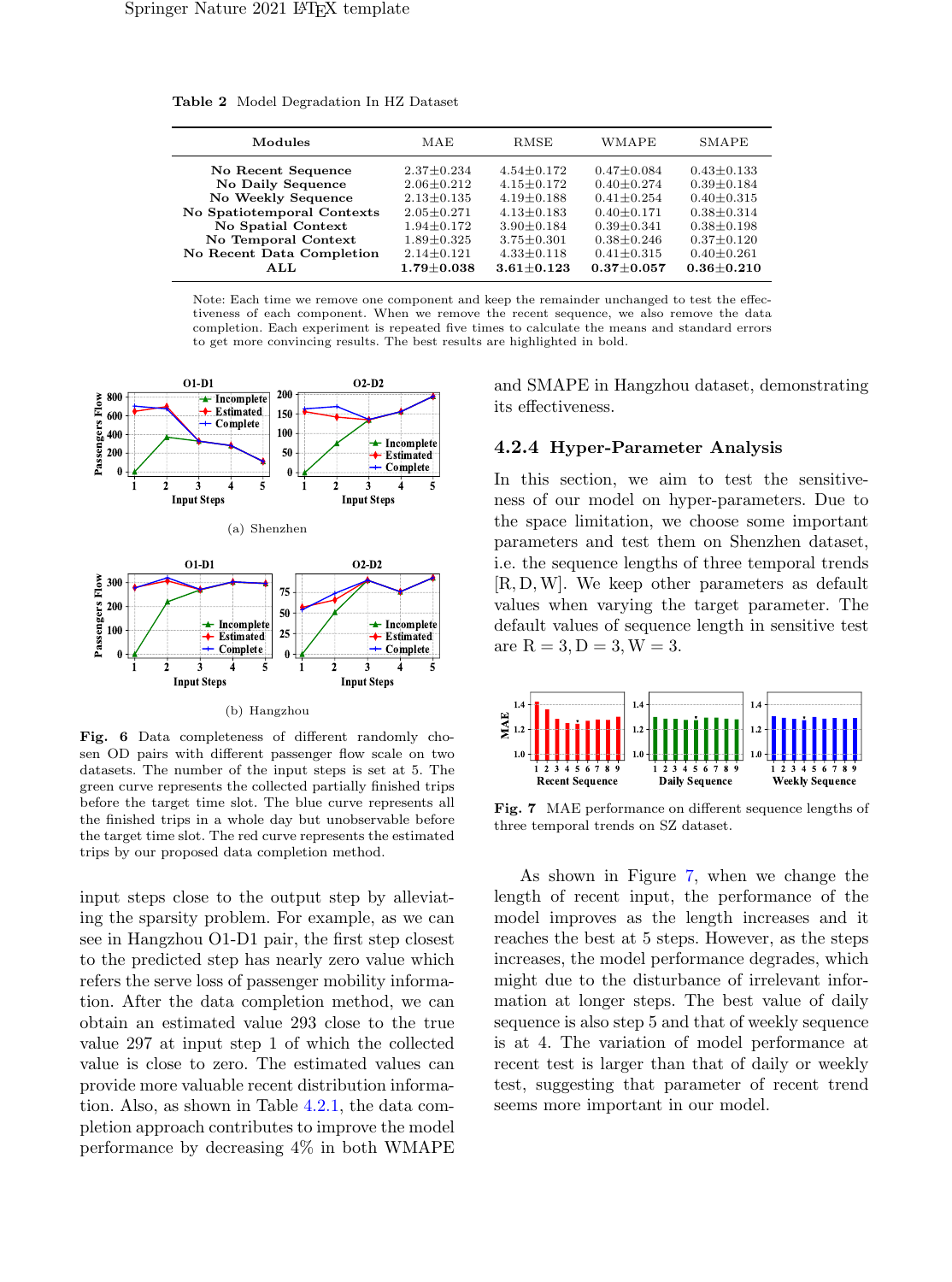### 5 Related Works

### 5.1 OD Matrix Prediction in Traffic Domain

A considerable number of works have been conducted on traffic flow prediction [\[29–](#page-16-10)[31\]](#page-16-11), while Origin-Destination (OD) matrix prediction receives less attention for its greater complexity [\[32,](#page-16-12) [33\]](#page-16-13). To date, related works on metro OD prediction are critically few [\[11,](#page-15-8) [34\]](#page-16-14). Although metro OD demand has different contextual setting from other OD demands, e.g. road network [\[35](#page-16-15)[–37\]](#page-17-0), taxi OD demand  $[38-40]$  $[38-40]$  and so on  $[41]$ . they share some common challenges (e.g. data sparsity, complex spatiotemporal dependency) in some extent. Therefore, we extend the introduction to similar OD matrix prediction in traffic domain.

The methods proposed to solve OD demand problem can be roughly divided into three categories. The first class is conventional methods like least-square approach [\[1\]](#page-14-0), Kalman Filtering modeling [\[42,](#page-17-4) [43\]](#page-17-5) and probability based analysis [\[5\]](#page-15-1). They are hard to deal with a large amount of data and their performances need to be improved. The second category is machine learning methods [\[44\]](#page-17-6). For example, The matrix factorization-based methods  $[2], [4], [3]$  $[2], [4], [3]$  $[2], [4], [3]$  $[2], [4], [3]$  $[2], [4], [3]$  can solve the dimension curse in OD prediction. However, they are hard to extract complex spatiotemporal correlations in OD flows. The last group is deep learning methods [\[11,](#page-15-8) [36,](#page-17-7) [37,](#page-17-0) [45\]](#page-17-8). Some works develop LSTM variants to learn temporal property in OD data [\[7,](#page-15-3) [27\]](#page-16-8). However, it can't capture the spatial correlation in OD prediction. Recently, graph neural networks are applied in capturing the spatial correlations in OD prediction [\[26,](#page-16-7) [35,](#page-16-15) [36,](#page-17-7) [39,](#page-17-9) [40\]](#page-17-2). However, most of them predefined the spatial correlations, resulting in learning only static spatial dependency. In this paper, we focus on learning the dynamic spatial dependency in metro OD scenario.

### 5.2 Transformer

Transformer was first proposed in natural language processing [\[16\]](#page-15-12) and gained extensive popularity quickly. It has also been successfully applied in other domains, such as computer vision [\[46\]](#page-17-10), recommendation[\[47,](#page-17-11) [48\]](#page-17-12) due to its powerful selfattention mechanism. In traffic domain, some

pioneering works have applied transformer in several research directions and achieved state-of-theart performance [\[49\]](#page-17-13). [\[50\]](#page-17-14) utilized self-attention mechanism in transformer to develop a spatial attention mechanism to capture the dynamic correlations between sensors in the road network. In order to encode traffic evolving patterns, [\[31\]](#page-16-11) designed a self-attention layer to automatically perform the temporal aggregation in bike sharing scenario. [\[51\]](#page-18-0) integrated a spatial transformer network into CNN to perform a geometric transformation in traffic sign recognition. [\[52\]](#page-18-1) proposed a novel spatial-temporal transformer network capturing spatial-temporal dependencies in long-term traffic flow prediction. However, to the best of our knowledge, the existing transformer methods are not yet applied in OD prediction problem. In this paper, we adopt the core mechanism of transformer, i.e. the self-attention mechanism to capture the dynamic spatial correlation in metro OD prediction.

# 6 Conclusion

This paper proposes a model CA-SATCN to conduct short-term OD prediction in rail transit network. In our model, a novelly adaptive fusion method capturing long-term stable periodicity and short-term dynamic correlation is proposed to solve the incomplete recent matrices problem in metro scenario. Embedding methods are utilized to enrich flow distribution to alleviate the data sparsity problem. A variant of self-attention mechanism is designed to capture the dynamic global spatial dependency in OD flows. Afterward, three temporal trends, i.e. recent trend, daily trend and weekly trend, are captured by three temporal convolutional networks respectively. Extensive experiments are carried out on two real-world metro datasets, showing the superiority of our model over other benchmarks.

## References

- <span id="page-14-0"></span>[1] Bierlaire, M., Crittin, F.: An efficient algorithm for real-time estimation and prediction of dynamic od tables. Operations Research 52(1), 116–127 (2004)
- <span id="page-14-1"></span>[2] Gong, Y., Li, Z., Zhang, J., Liu, W., Zheng, Y., Kirsch, C.: Network-wide crowd flow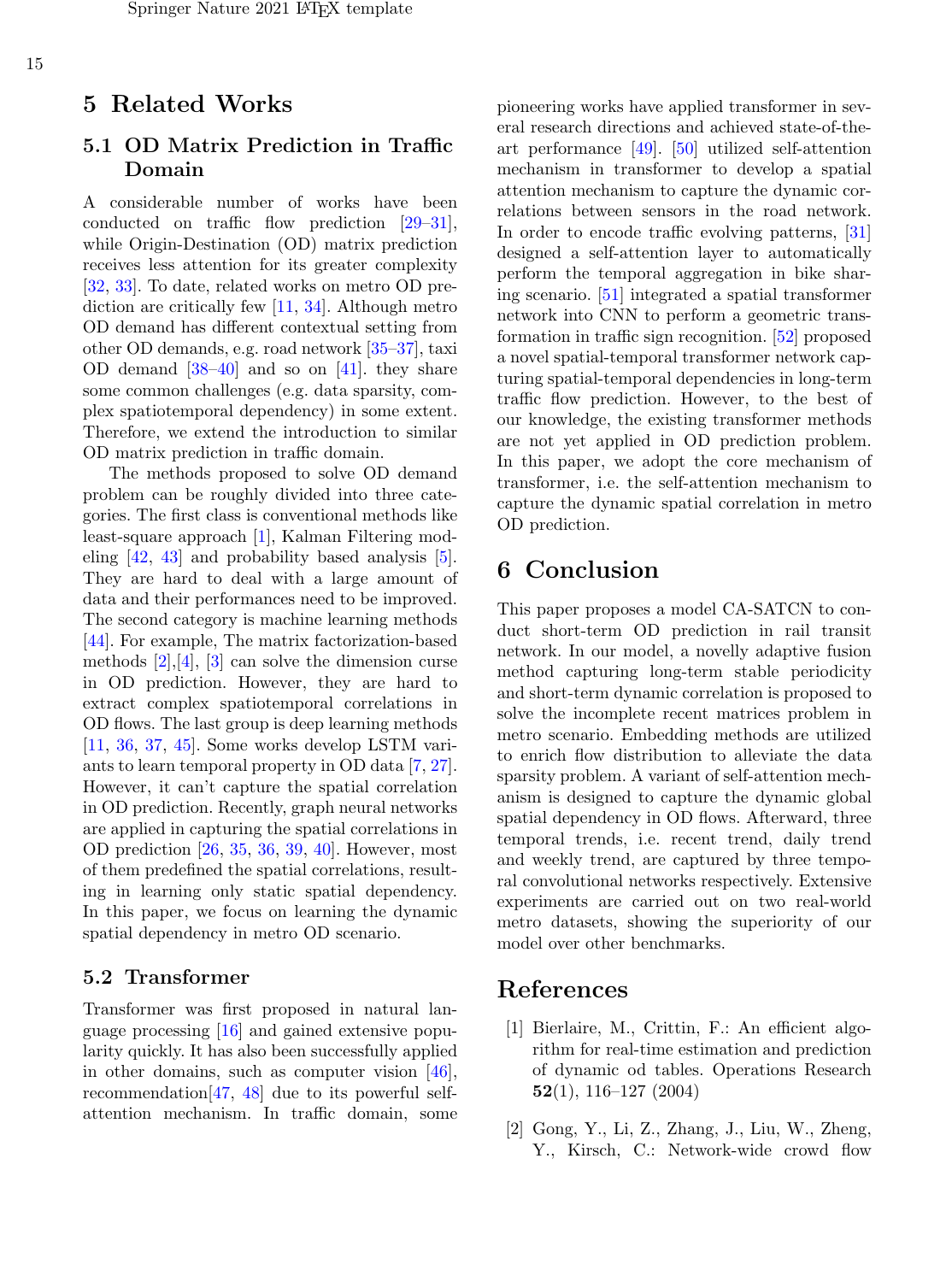prediction of sydney trains via customized online non-negative matrix factorization. In: Proceedings of the 27th ACM International Conference on Information and Knowledge Management, pp. 1243–1252 (2018)

- <span id="page-15-15"></span>[3] Gong, Y., Li, Z., Zhang, J., Liu, W., Zheng, Y.: Online spatio-temporal crowd flow distribution prediction for complex metro system. IEEE Transactions on Knowledge and Data Engineering (2020)
- <span id="page-15-0"></span>[4] Cheng, Z., Trepanier, M., Sun, L.: Realtime forecasting of metro origin-destination matrices with high-order weighted dynamic mode decomposition. Transportation Science (2022)
- <span id="page-15-1"></span>[5] Dai, X., Sun, L., Xu, Y.: Short-term origindestination based metro flow prediction with probabilistic model selection approach. Journal of Advanced Transportation 2018 (2018)
- <span id="page-15-2"></span>[6] Yao, X., Zhao, P., Yu, D.-d.: Real-time origindestination matrices estimation for urban rail transit network based on structural statespace model. Journal of Central South University 22, 4498–4506 (2015)
- <span id="page-15-3"></span>[7] Li, D., Cao, J., Li, R., Wu, L.: A spatiotemporal structured lstm model for shortterm prediction of origin-destination matrix in rail transit with multisource data. IEEE Access 8, 84000–84019 (2020)
- <span id="page-15-5"></span>[8] Jiang, W., Ma, Z., Koutsopoulos, H.N.: Deep learning for short-term origin–destination passenger flow prediction under partial observability in urban railway systems. Neural Computing and Applications, 1–18 (2022)
- <span id="page-15-7"></span>[9] Noursalehi, P., Koutsopoulos, H.N., Zhao, J.: Dynamic origin-destination prediction in urban rail systems: A multi-resolution spatiotemporal deep learning approach. IEEE Transactions on Intelligent Transportation Systems (2021)
- <span id="page-15-6"></span>[10] Toqué, F., Côme, E., El Mahrsi, M.K., Oukhellou, L.: Forecasting dynamic public transport origin-destination matrices with

long-short term memory recurrent neural networks. In: 2016 IEEE 19th International Conference on Intelligent Transportation Systems (ITSC), pp. 1071–1076 (2016)

- <span id="page-15-8"></span>[11] Zhang, J., Che, H., Chen, F., Ma, W., He, Z.: Short-term origin-destination demand prediction in urban rail transit systems: A channel-wise attentive split-convolutional neural network method. Transportation Research Part C: Emerging Technologies 124, 102928 (2021)
- <span id="page-15-4"></span>[12] Zhang, J., Chen, F., Wang, Z., Liu, H.: Shortterm origin-destination forecasting in urban rail transit based on attraction degree. IEEE Access 7, 133452–133462 (2019)
- <span id="page-15-9"></span>[13] Tang, J., Qu, M., Wang, M., Zhang, M., Yan, J., Mei, Q.: LINE: large-scale information network embedding. In: Proceedings of the 24th International Conference on World Wide Web, WWW 2015, Florence, Italy, May 18-22, 2015, pp. 1067–1077 (2015)
- <span id="page-15-10"></span>[14] Zhao, J., Zhang, L., Ye, J., Xu, C.: Mdlf: A multi-view-based deep learning framework for individual trip destination prediction in public transportation systems. IEEE Transactions on Intelligent Transportation Systems, 1–14 (2021)
- <span id="page-15-11"></span>[15] Yuan, J., Zheng, Y., Xie, X.: Discovering regions of different functions in a city using human mobility and pois. In: The 18th ACM SIGKDD International Conference on Knowledge Discovery and Data Mining, KDD '12, Beijing, China, August 12-16, 2012, pp. 186– 194 (2012)
- <span id="page-15-12"></span>[16] Vaswani, A., Shazeer, N., Parmar, N., Uszkoreit, J., Jones, L., Gomez, A.N., Kaiser, L., Polosukhin, I.: Attention is all you need. arXiv preprint arXiv:1706.03762 (2017)
- <span id="page-15-13"></span>[17] Yu, C., Ma, X., Ren, J., Zhao, H., Yi, S.: Spatio-temporal graph transformer networks for pedestrian trajectory prediction. In: Computer Vision - ECCV 2020 - 16th European Conference, vol. 12357, pp. 507–523 (2020)
- <span id="page-15-14"></span>[18] Xu, M., Dai, W., Liu, C., Gao, X., Lin, W.,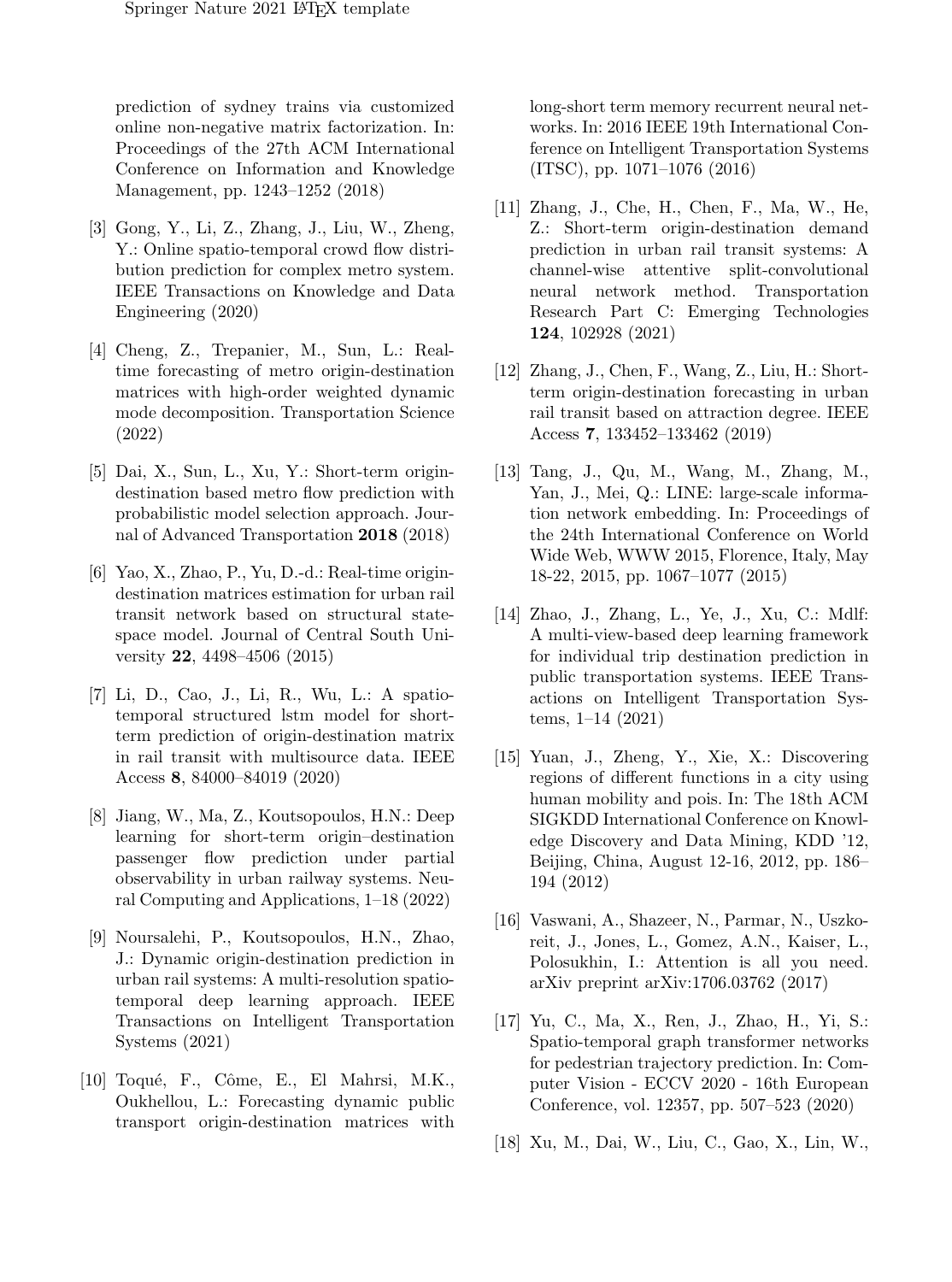Qi, G.-J., Xiong, H.: Spatial-temporal transformer networks for traffic flow forecasting. arXiv preprint arXiv:2001.02908 (2020)

- <span id="page-16-0"></span>[19] Yu, B., Yin, H., Zhu, Z.: Spatio-temporal graph convolutional networks: A deep learning framework for traffic forecasting. In: IJCAI, pp. 3634–3640 (2018)
- <span id="page-16-1"></span>[20] Ge, L., Li, H., Liu, J., Zhou, A.: Temporal graph convolutional networks for traffic speed prediction considering external factors. In: MDM, pp. 234–242 (2019)
- <span id="page-16-2"></span>[21] Fang, S., Zhang, Q., Meng, G., Xiang, S., Pan, C.: Gstnet: Global spatial-temporal network for traffic flow prediction. In: IJCAI, pp. 2286–2293 (2019)
- <span id="page-16-3"></span>[22] Wu, Z., Pan, S., Long, G., Jiang, J., Zhang, C.: Graph wavenet for deep spatial-temporal graph modeling. In: IJCAI (2019)
- <span id="page-16-4"></span>[23] Bai, S., Kolter, J.Z., Koltun, V.: An empirical evaluation of generic convolutional and recurrent networks for sequence modeling. arXiv:1803.01271 (2018)
- <span id="page-16-5"></span>[24] Shi, X., Chen, Z., Wang, H., Yeung, D.- Y., Wong, W.-K., Woo, W.-c.: Convolutional lstm network: A machine learning approach for precipitation nowcasting. arXiv preprint arXiv:1506.04214 (2015)
- <span id="page-16-6"></span>[25] Kipf, T.N., Welling, M.: Semi-supervised classification with graph convolutional networks. arXiv preprint arXiv:1609.02907 (2016)
- <span id="page-16-7"></span>[26] Wang, Y., Yin, H., Chen, H., Wo, T., Xu, J., Zheng, K.: Origin-destination matrix prediction via graph convolution: a new perspective of passenger demand modeling. In: Proceedings of the 25th ACM SIGKDD International Conference on Knowledge Discovery & Data Mining, pp. 1227–1235 (2019)
- <span id="page-16-8"></span>[27] Chu, K.-F., Lam, A.Y.S., Li, V.O.K.: Deep multi-scale convolutional lstm network for travel demand and origin-destination predictions. IEEE Transactions on Intelligent Transportation Systems 21(8), 3219–3232

(2020)

- <span id="page-16-9"></span>[28] Kingma, D.P., Ba, J.: Adam: A method for stochastic optimization. arXiv preprint arXiv:1412.6980 (2014)
- <span id="page-16-10"></span>[29] Park, C., Lee, C., Bahng, H., Tae, Y., Jin, S., Kim, K., Ko, S., Choo, J.: St-grat: A novel spatio-temporal graph attention networks for accurately forecasting dynamically changing road speed. In: Proceedings of the 29th ACM International Conference on Information & Knowledge Management, pp. 1215– 1224 (2020)
- [30] Xie, Q., Guo, T., Chen, Y., Xiao, Y., Wang, X., Zhao, B.Y.: Deep graph convolutional networks for incident-driven traffic speed prediction. In: Proceedings of the 29th ACM International Conference on Information & Knowledge Management, pp. 1665– 1674 (2020)
- <span id="page-16-11"></span>[31] Zhang, X., Huang, C., Xu, Y., Xia, L.: Spatial-temporal convolutional graph attention networks for citywide traffic flow forecasting. In: Proceedings of the 29th ACM International Conference on Information & Knowledge Management, pp. 1853–1862 (2020)
- <span id="page-16-12"></span>[32] Zhang, D., Xiao, F., Shen, M., Zhong, S.: Dneat: A novel dynamic node-edge attention network for origin-destination demand prediction. Transportation Research Part C: Emerging Technologies 122, 102851 (2021)
- <span id="page-16-13"></span>[33] Tang, K., Cao, Y., Chen, C., Yao, J., Tan, C., Sun, J.: Dynamic origin-destination flow estimation using automatic vehicle identification data: A 3d convolutional neural network approach. Computer-Aided Civil and Infrastructure Engineering 36(1), 30–46 (2021)
- <span id="page-16-14"></span>[34] Zhao, J., Rahbee, A., Wilson, N.H.: Estimating a rail passenger trip origin-destination matrix using automatic data collection systems. Computer-Aided Civil and Infrastructure Engineering 22(5), 376–387 (2007)
- <span id="page-16-15"></span>[35] Hu, J., Yang, B., Guo, C., Jensen, C.S., Xiong, H.: Stochastic origin-destination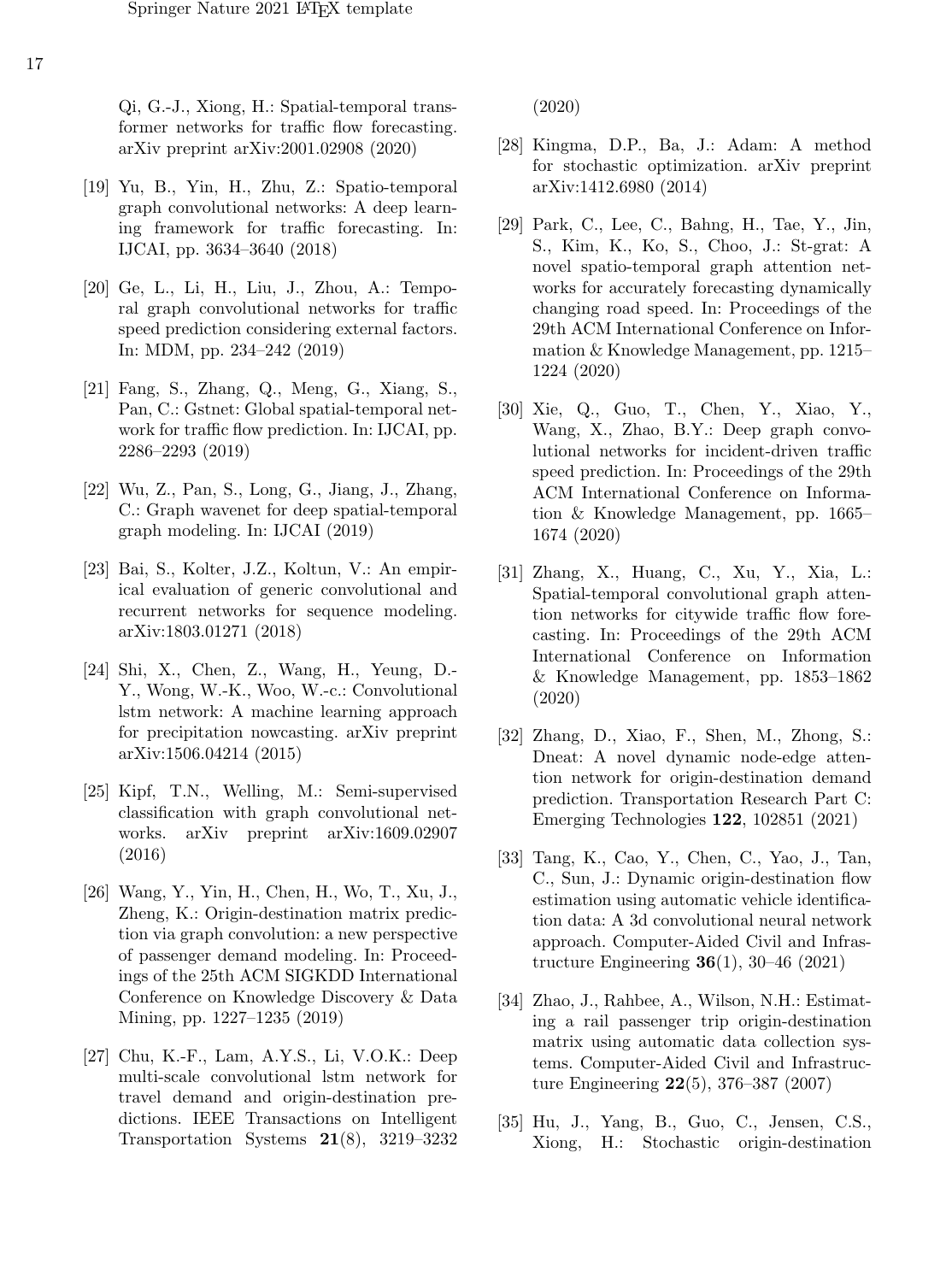matrix forecasting using dual-stage graph convolutional, recurrent neural networks. In: 2020 IEEE 36th International Conference on Data Engineering (ICDE), pp. 1417–1428 (2020)

- <span id="page-17-7"></span>[36] Xiong, X., Ozbay, K., Jin, L., Feng, C.: Dynamic prediction of origin-destination flows using fusion line graph convolutional networks. CoRR abs/1905.00406 (2019)
- <span id="page-17-0"></span>[37] Duan, Z., Zhang, K., Chen, Z., Liu, Z., Tang, L., Yang, Y., Ni, Y.: Prediction of city-scale dynamic taxi origin-destination flows using a hybrid deep neural network combined with travel time. IEEE Access 7, 127816–127832 (2019)
- <span id="page-17-1"></span>[38] Liu, L., Qiu, Z., Li, G., Wang, Q., Ouyang, W., Lin, L.: Contextualized spatial-temporal network for taxi origin-destination demand prediction. IEEE Trans. Intell. Transp. Syst.  $20(10)$ , 3875–3887 (2019)
- <span id="page-17-9"></span>[39] Shi, H., Yao, Q., Guo, Q., Li, Y., Zhang, L., Ye, J., Li, Y., Liu, Y.: Predicting origindestination flow via multi-perspective graph convolutional network. In: 2020 IEEE 36th International Conference on Data Engineering (ICDE), pp. 1818–1821 (2020)
- <span id="page-17-2"></span>[40] Ke, J., Qin, X., Yang, H., Zheng, Z., Zhu, Z., Ye, J.: Predicting origin-destination ridesourcing demand with a spatio-temporal encoder-decoder residual multi-graph convolutional network. Transportation Research Part C: Emerging Technologies 122, 102858 (2021)
- <span id="page-17-3"></span>[41] Ma, J., Chan, J., Rajasegarar, S., Ristanoski, G., Leckie, C.: Multi-attention 3d residual neural network for origin-destination crowd flow prediction. In: 2020 IEEE International Conference on Data Mining (ICDM), pp. 1160–1165 (2020)
- <span id="page-17-4"></span>[42] Barceló Bugeda, J., Montero Mercadé, L., Bullejos, M., Serch, O., Carmona Bautista, C.: A kalman filter approach for the estimation of time dependent od matrices exploiting bluetooth traffic data collection. In: TRB 91st Annual Meeting Compendium of Papers

DVD, pp. 1–16 (2012)

- <span id="page-17-5"></span>[43] Zheng, F., Liu, J., Zuylen, H.v., Wang, K., Liu, X., Li, J.: Dynamic od prediction for urban networks based on automatic number plate recognition data: Paramertic vs. non-parametric approaches. In: 2019 IEEE Intelligent Transportation Systems Conference (ITSC), pp. 4037–4042 (2019)
- <span id="page-17-6"></span>[44] Ma, Y., Kuik, R., van Zuylen, H.J.: Day-today origin–destination tuple estimation and prediction with hierarchical bayesian networks using multiple data sources. Transportation research record 2343(1), 51–61 (2013)
- <span id="page-17-8"></span>[45] Zhang, J., Zheng, Y., Qi, D.: Deep spatiotemporal residual networks for citywide crowd flows prediction. In: Thirty-first AAAI Conference on Artificial Intelligence (2017)
- <span id="page-17-10"></span>[46] Carion, N., Massa, F., Synnaeve, G., Usunier, N., Kirillov, A., Zagoruyko, S.: End-to-end object detection with transformers. In: European Conference on Computer Vision, pp. 213–229 (2020)
- <span id="page-17-11"></span>[47] Li, J., Wang, Y., McAuley, J.: Time interval aware self-attention for sequential recommendation. In: Proceedings of the 13th International Conference on Web Search and Data Mining, pp. 322–330 (2020)
- <span id="page-17-12"></span>[48] Xia, L., Huang, C., Xu, Y., Dai, P., Zhang, B., Bo, L.: Multiplex behavioral relation learning for recommendation via memory augmented transformer network. In: Proceedings of the 43rd International ACM SIGIR Conference on Research and Development in Information Retrieval, pp. 2397–2406 (2020)
- <span id="page-17-13"></span>[49] Cai, L., Janowicz, K., Mai, G., Yan, B., Zhu, R.: Traffic transformer: Capturing the continuity and periodicity of time series for traffic forecasting. Transactions in GIS 24(3), 736–755 (2020)
- <span id="page-17-14"></span>[50] Zheng, C., Fan, X., Wang, C., Qi, J.: Gman: A graph multi-attention network for traffic prediction. In: Proceedings of the AAAI Conference on Artificial Intelligence, vol. 34, pp.